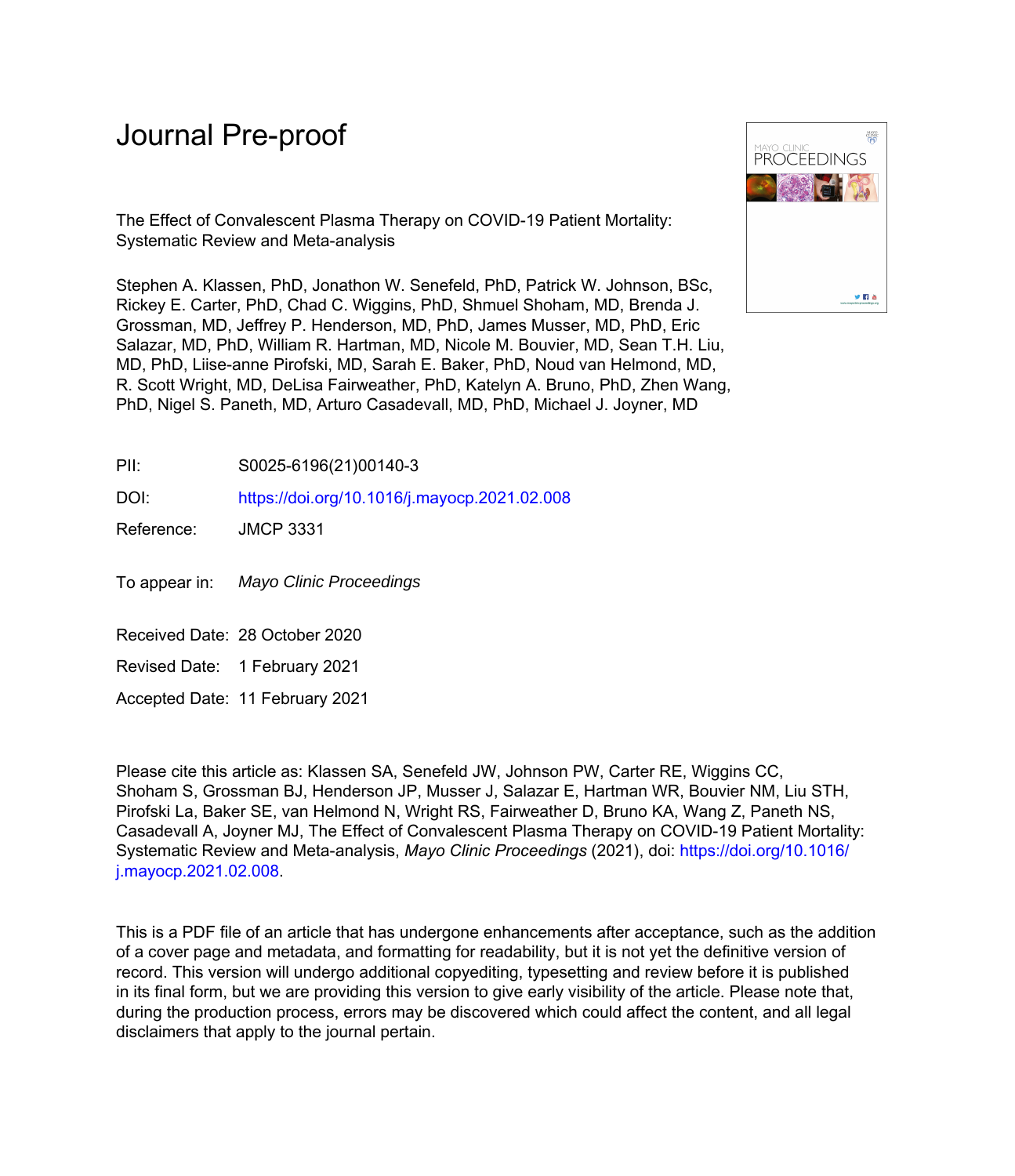© 2021 Mayo Foundation for Medical Education and Research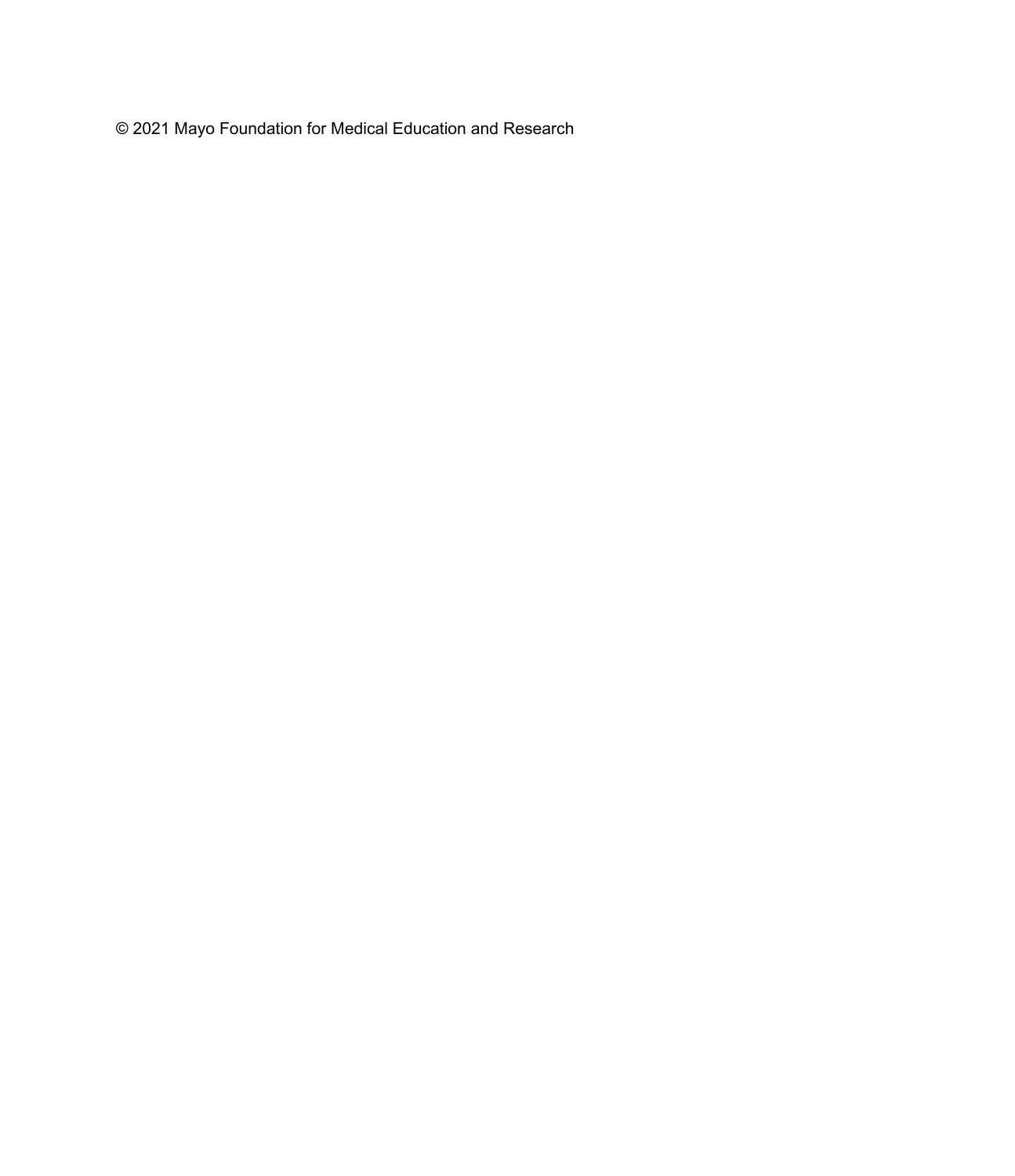Convalescent Plasma for COVID-19 Therapy

# **The Effect of Convalescent Plasma Therapy on COVID-19 Patient Mortality: Systematic Review and Meta-analysis**

Stephen A. Klassen, PhD**1†**, Jonathon W. Senefeld, PhD**1†**, Patrick W. Johnson, BSc**<sup>2</sup>** , Rickey E. Carter, PhD<sup>2</sup>, Chad C. Wiggins, PhD<sup>1</sup>, Shmuel Shoham, MD<sup>3</sup>, Brenda J. Grossman, MD<sup>4</sup>, Jeffrey P. Henderson, MD, PhD**5,6**, James Musser, MD, PhD**7,8,9**, Eric Salazar, MD, PhD**7,9**, William R. Hartman, MD**<sup>10</sup>**, Nicole M. Bouvier, MD**11,12**, Sean T. H. Liu, MD, PhD**11,12**, Liise-anne Pirofski, MD**<sup>13</sup>**, Sarah E. Baker, PhD**<sup>1</sup>** , Noud van Helmond, MD**<sup>14</sup>**, R. Scott Wright, MD**15,16**, DeLisa Fairweather, PhD**<sup>17</sup>**, Katelyn A. Bruno, PhD**<sup>17</sup>**, Zhen Wang, PhD**<sup>18</sup>**, Nigel S. Paneth, MD**19,20**, Arturo Casadevall, MD, PhD**<sup>21</sup> †** , and Michael J. Joyner, MD**<sup>1</sup> † \***

#### **Affiliations:**

**<sup>1</sup>**Department of Anesthesiology and Perioperative Medicine, Mayo Clinic, Rochester, Minnesota,

**<sup>2</sup>**Department of Health Sciences Research, Mayo Clinic, Jacksonville, Florida,

**<sup>3</sup>**Division of Infectious Diseases, Johns Hopkins University School of Medicine, Baltimore, Maryland,

**<sup>4</sup>**Department of Pathology and Immunology, Washington University School of Medicine in St. Louis, St. Louis, Missouri, thesiology and Perioperative Medicine, Mayo Clinic, Rochester, Minnesc<br>h Sciences Research, Mayo Clinic, Jacksonville, Florida,<br>5 Diseasses, Johns Hopkins University School of Medicine, Baltimore, Ma<br>blogy and Immunology,

**<sup>5</sup>**Division of Infectious Diseases, Department of Medicine and **<sup>6</sup>**Department of Molecular Microbiology, Washington University School of Medicine in St. Louis, St. Louis, Missouri, USA.

**<sup>7</sup>**Department of Pathology and Genomic Medicine, Houston Methodist Hospital, Houston, Texas

**<sup>8</sup>**Center for Molecular and Translational Human Infectious Diseases, Houston Methodist Research Institute, Houston, Texas

**<sup>9</sup>**Department of Pathology and Laboratory Medicine, Weill Cornell Medical College, New York, New York

**<sup>10</sup>**Department of Anesthesiology, University of Wisconsin-Madison School of Medicine and Public Health

**<sup>11</sup>**Division of Infectious Diseases, Department of Medicine and **<sup>12</sup>**Department of Microbiology, Icahn School of Medicine at Mount Sinai, New York, New York

**<sup>13</sup>**Division of Infectious Diseases, Department of Medicine, Albert Einstein College of Medicine and Montefiore Medical Center, Bronx, New York

**<sup>14</sup>**Department of Anesthesiology, Cooper Medical School of Rowan University, Cooper University Health Care, Camden, New Jersey

**<sup>15</sup>**Department of Cardiovascular Medicine, Mayo Clinic, Rochester, Minnesota

**<sup>16</sup>**Director Human Research Protection Program, Mayo Clinic, Rochester, Minnesota

**<sup>17</sup>**Department of Cardiovascular Medicine, Mayo Clinic, Jacksonville, Florida

<sup>18</sup>Evidence-Based Practice Center, Robert D. and Patricia E. Kern Center for Science of Health Care Delivery, Mayo Clinic, Rochester, Minnesota

**<sup>19</sup>**Department of Epidemiology and Biostatistics and **<sup>20</sup>**Department of Pediatrics and Human Development, College of Human Medicine, Michigan State University, East Lansing, Michigan

**<sup>21</sup>**Department of Molecular Microbiology and Immunology, Johns Hopkins Bloomberg School of Public Health, Baltimore, Maryland

**†** Drs. Klassen, Senefeld, Casadevall, and Joyner contributed equally to this article.

#### **\*Correspondence:**

Michael J. Joyner, M.D., Department of Anesthesiology and Perioperative Medicine Mayo Clinic **|** 200 First Street SW **|** Rochester, MN 55905 joyner.michael@mayo.edu **|** 507-255-7197

A preliminary report of this work was previously published on medRxiv, October 29, 2020. https://doi.org/10.1101/2020.07.29.20162917.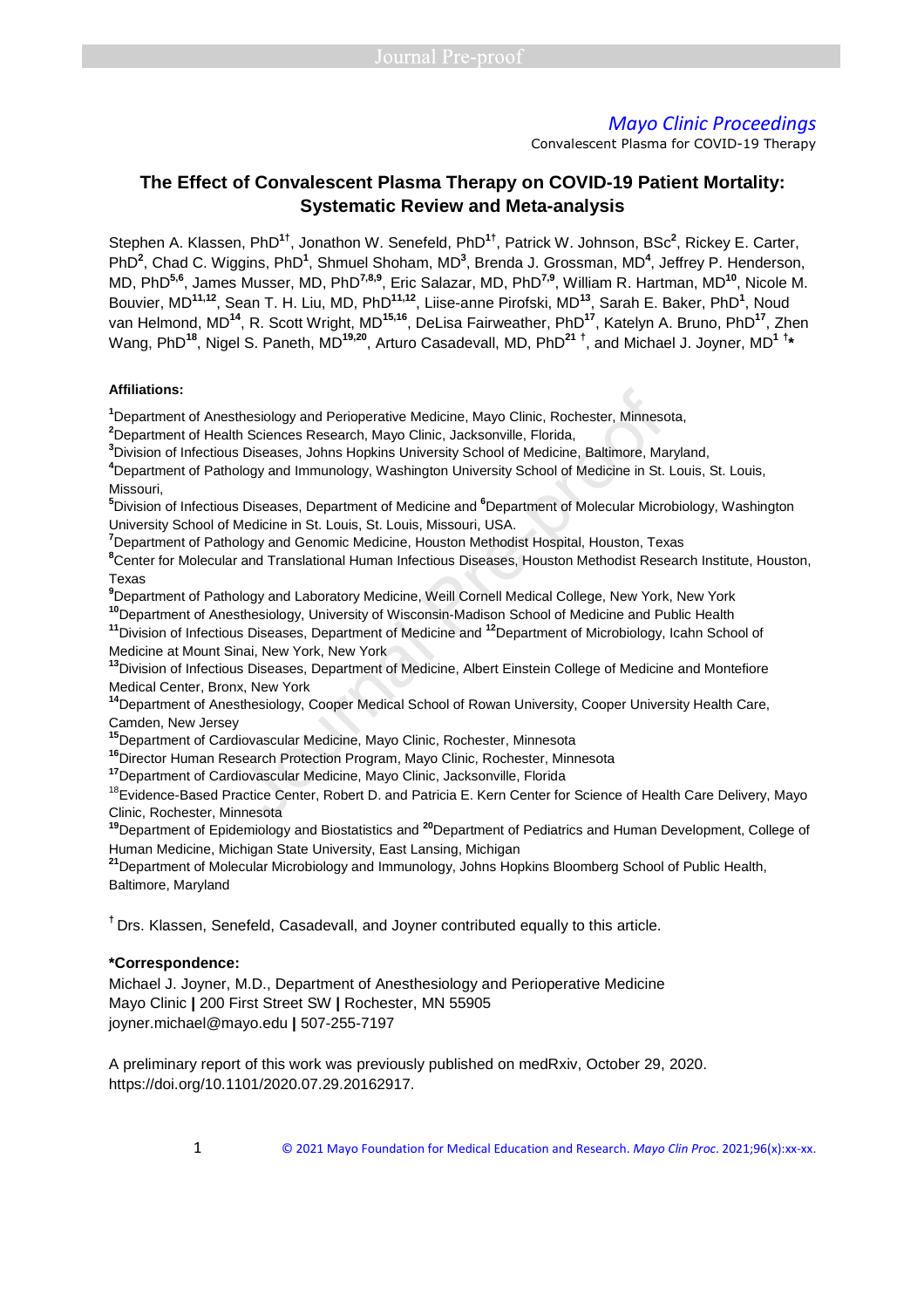Convalescent Plasma for COVID-19 Therapy

#### **Article Highlights**

- There remains a lack of consensus on convalescent plasma use in hospitalized patients with COVID-19.
- Meta-analyses of randomized clinical trials and matched-control data demonstrated that COVID-19 patients transfused with convalescent plasma exhibited a lower mortality rate compared to patients receiving standard treatments.
- Additional analyses showed that early transfusion (within 3 days of hospital admission) of high-titer plasma is associated with lower mortality.
- These data provide evidence favoring the efficacy of human convalescent plasma as a therapeutic agent in hospitalized COVID-19 patients.

J.Max. Pre-proc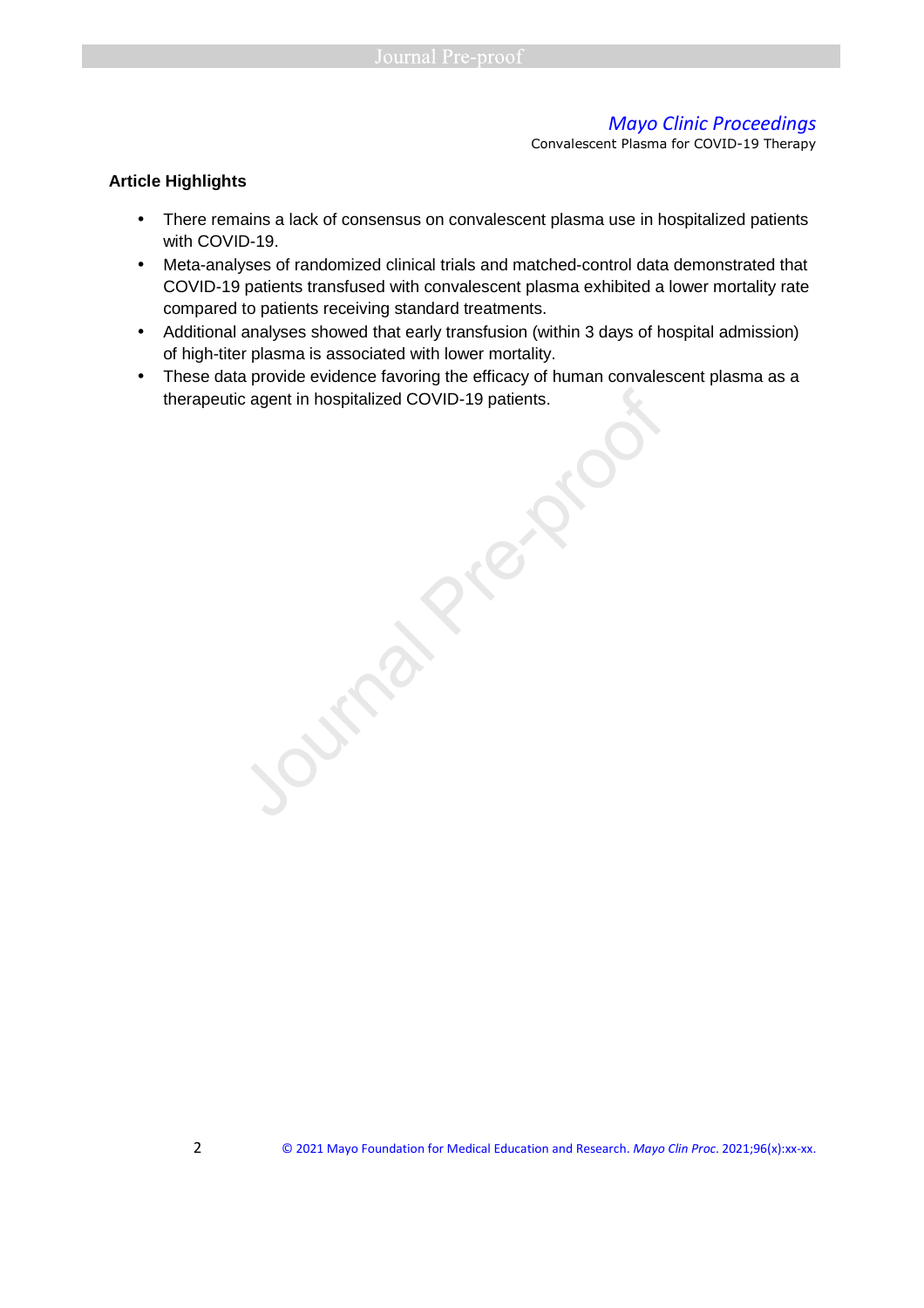Convalescent Plasma for COVID-19 Therapy

#### **Abstract**

To determine the effect of COVID-19 convalescent plasma on mortality, we aggregated patient outcome data from 10 randomized clinical trials (RCT), 20 matched-control studies, two doseresponse studies, and 96 case-reports or case-series. Studies published between January 1, 2020 – January 16, 2021 were identified through a systematic search of online PubMed and MEDLINE databases. Random-effects analyses of RCT and matched-control data demonstrated that COVID-19 patients transfused with convalescent plasma exhibited a lower mortality rate compared to patients receiving standard treatments. Additional analyses showed that early transfusion (within 3 days of hospital admission) of higher-titer plasma is associated with lower patient mortality. These data provide evidence favoring the efficacy of human convalescent plasma as a therapeutic agent in hospitalized COVID-19 patients.

**Key Words:** Convalescent plasma, Coronavirus disease 2019 (COVID-19), Meta-analysis, Passive antibody therapy, Severe acute respiratory syndrome coronavirus 2 (SARS-CoV-2)

**Abbreviations:** COVID-19, coronavirus disease 2019; OR, odds ratio; RCT, randomized clinical trial; SARS-CoV-2, severe acute respiratory syndrome coronavirus 2; XLA, X-linked with lower patient mortality. These data provide evidence favoring the convalescent plasma as a therapeutic agent in hospitalized COVID-19 patiently and the specifical Rey Words: Convalescent plasma, Coronavirus disease 20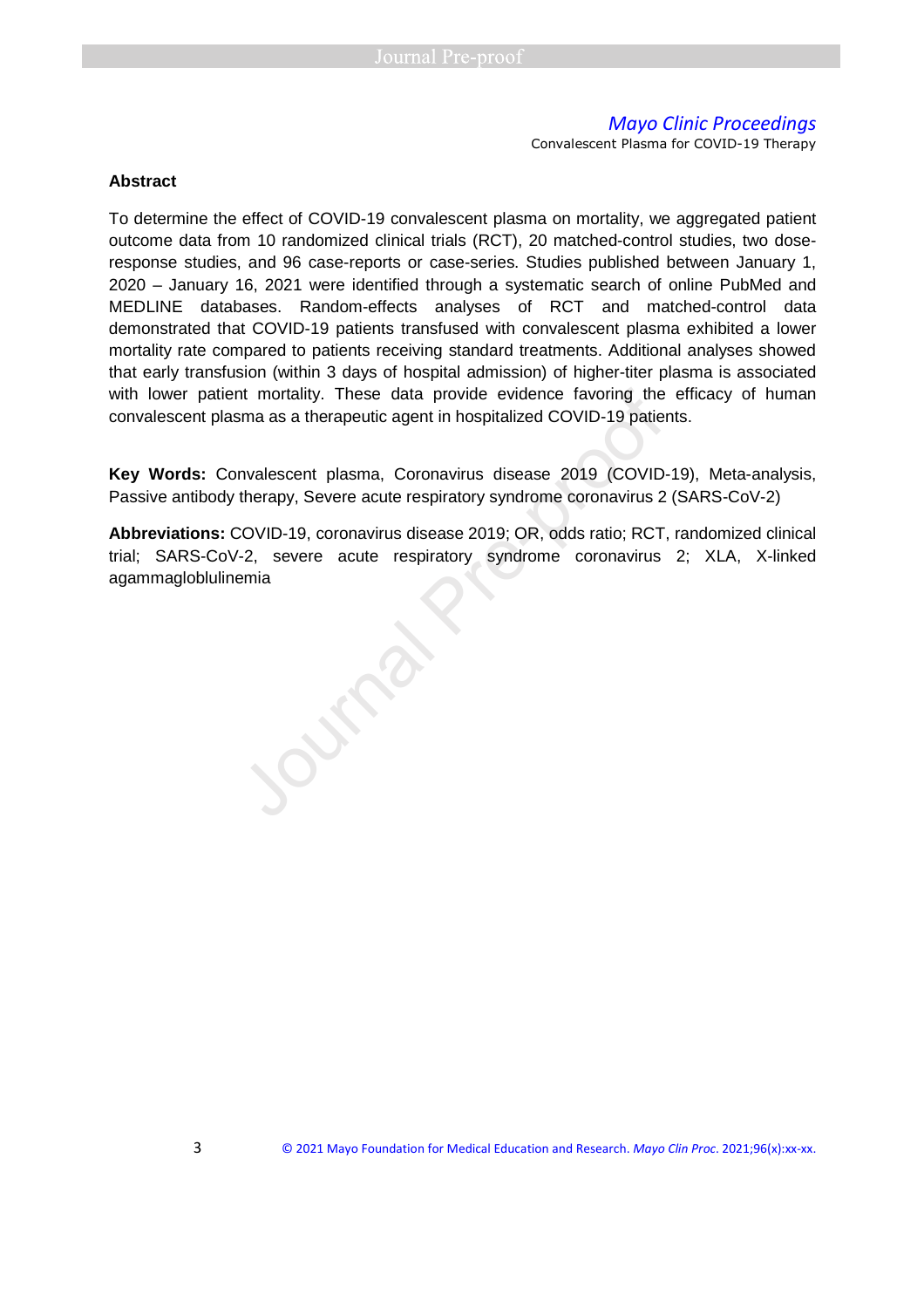Convalescent Plasma for COVID-19 Therapy

#### **Introduction**

Convalescent plasma is a century-old passive antibody therapy that has been used to treat outbreaks of novel infectious diseases, including those affecting the respiratory system.<sup>1,2</sup> At the onset of the pandemic, human convalescent plasma was used world-wide as it represented the only antibody-based therapy to treat coronavirus disease 2019 (COVID-19), caused by the severe acute respiratory syndrome coronavirus 2 (SARS-CoV-2). $2-5$  Despite the emerging availability of monoclonal antibody therapies and vaccines for use in non-hospitalized patients via federal emergency authorization routes, convalescent plasma usage has persisted (~100,000 units/month in the United States in early 2021) during subsequent waves of the COVID-19 pandemic due to surging hospitalizations and mortality rates.<sup>6-9</sup> However, evidence for therapeutic COVID-19 convalescent plasma efficacy still requires definitive support from large randomized clinical trials (RCT). As a result, there remains a lack of consensus on convalescent plasma use in hospitalized COVID-19 patients.<sup>10,11</sup> Smaller RCTs, matchedcontrol studies, and case-series studies investigating convalescent plasma therapy for COVID-19 have emerged and provided a positive efficacy signal.<sup>12–18</sup> Most of these studies, however, lacked appropriate statistical power or were terminated early. Also, many studies have transfused patients only after clinical progression to severe COVID-19 respiratory distress, which opposes historical data highlighting the efficacy of early convalescent plasma transfusion and overlooks viral neutralization as the fundamental mechanism for convalescent plasma therapy. $1,2$ mic due to surging hospitalizations and mortality rates.<sup>6-9</sup><br>COVID-19 convalescent plasma efficacy still requires def<br>d clinical trials (RCT). As a result, there remains a lac<br>sma use in hospitalized COVID-19 patients.<sup>1</sup>

There is an urgent need to determine the efficacy of potential treatments amidst the ongoing COVID-19 pandemic. Although a 'living' systematic review has summarized a broad-ranging clinical experience with convalescent plasma, $10,11$  this approach may be limited because it employed stringent inclusion criteria for aggregating patient outcomes, which prevented a preliminary assessment of convalescent plasma efficacy. Given the insufficient patient outcome data available from RCTs, we used a pragmatic approach for study selection to aggregate COVID-19 clinical outcomes, focusing solely on mortality data from RCTs, matched-control studies, dose-response investigations, and case-series or case reports in real time. Our primary objective was to derive an aggregate estimate of the mortality rates from transfused and nontransfused cohorts of contemporaneous COVID-19 studies. As an exploratory objective, we assessed whether the time from hospital admission to convalescent plasma transfusion was associated with patient mortality.

#### **Methods**

#### **Eligibility**

We included RCTs, matched-control trials, dose-response studies, and case-series or casereports published on pre-print servers or peer-reviewed journals that investigated the impact of human convalescent plasma therapy on COVID-19 patient mortality.

#### Literature Search and Data Extraction

We performed a systematic search of the online Pubmed and MEDLINE databases from January 1, 2020 through January 16, 2021. Keywords used in the search included:

4 © 2021 Mayo Foundation for Medical Education and Research. *Mayo Clin Proc*. 2021;96(x):xx-xx.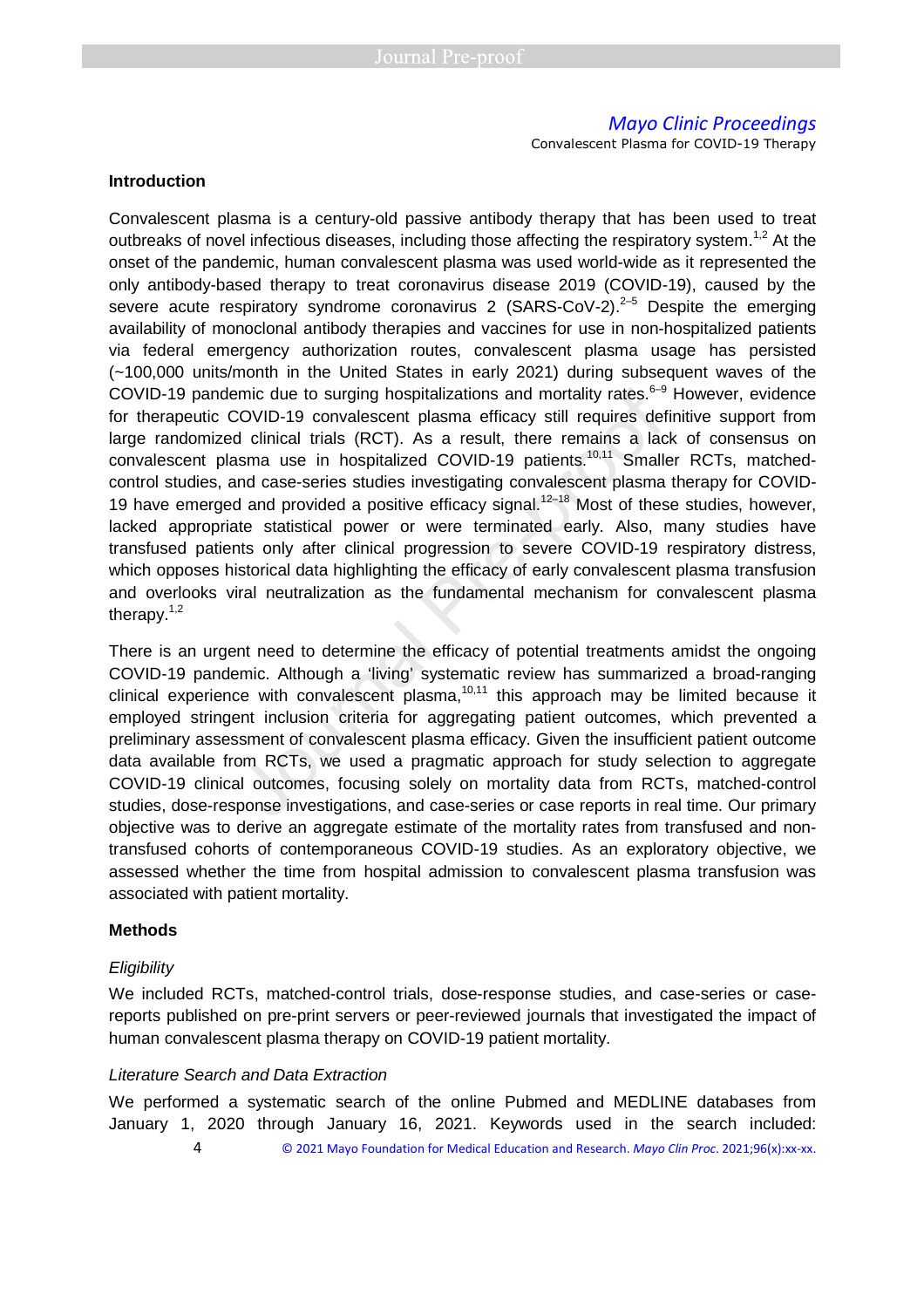Convalescent Plasma for COVID-19 Therapy

((convalescent plasma) OR (convalescent serum)) AND COVID-19 (and medical subject headings; MeSH terms) using the following limits: Humans. No language restrictions were imposed. The references of all eligible studies were reviewed to identify other potentially eligible studies. In order to be considered eligible for inclusion, studies must have: 1) included patients with confirmed diagnosis of COVID-19, 2) used convalescent plasma treatment, and 3) reported mortality. Randomized clinical trials, matched-control studies, dose-response studies, caseseries and case-reports were included. Two reviewers (S.A.K and J.W.S) independently screened the titles and abstracts of all studies identified by the search to determine eligibility. Studies that were deemed potentially eligible had their full text reviewed (S.A.K and J.W.S) in order to determine if they met the criteria for inclusion in the review. Disagreement was resolved by consensus. Two reviewers (S.A.K and J.W.S) extracted study and patient characteristics as well as clinical information (variables delineated in **Supplemental Tables S4, S5, S6**).

Two reviewers (S.A.K and J.W.S) independently assessed the risk of bias for mortality data of each included study using the Cochrane Risk of Bias criteria (for RCTs) and the Newcastle-Ottawa Scale (for matched-control studies) (**Supplement tables S1 and S2**).<sup>19–21</sup> Doseresponse studies were evaluated with the Newcastle-Ottawa Scale. The criteria developed by the Mayo Clinic Evidence-Based Practice Research Program informed our assessment of bias in the mortality data reported by case-series and case-reports. $^{22}$ 

#### Data Synthesis

For RCTs and matched-control studies, we recorded the number of survivors and non-survivors in transfused and non-transfused cohorts to calculate odds ratios with 95% confidence intervals. For dose-response studies, we recorded the number of survivors and non-survivors among patients who were transfused with higher-titer and lower-titer convalescent plasma unit subgroups to calculate odds ratios with 95% confidence intervals. Aggregate mortality rates were calculated for transfused and, if applicable, non-transfused patients at the longest reported vital status for each study. wo reviewers (S.A.K and J.W.S) extracted study and patie<br>cormation (variables delineated in **Supplemental Tables S**<br>3.A.K and J.W.S) independently assessed the risk of bias<br>udy using the Cochrane Risk of Bias criteria (for

Using the DerSimonian–Laird random-effects method $^{23}$  we computed aggregate odds ratios with 95% confidence intervals separately for RCTs and matched-control studies. We also computed aggregate odds ratios with 95% confidence intervals for RCTs and matched-control studies, combined. Simple random-effects meta-regression analyses evaluated the moderator variables (i.e., cohort age, proportion of cohort receiving mechanical ventilation, and duration of study follow up) on mortality for all clinical studies. The  $I^2$  statistic was used to quantify heterogeneity. Based on historical data,<sup>1</sup> we performed an exploratory subgroup analysis to assess the impact of early transfusion (within 3 days of hospital admission) compared to late transfusion (>3 days after hospital admission) on COVID-19 patient mortality. All analyses were performed with Comprehensive Meta-analysis Software (Biostat, version 3.3.070). Tests were two-tailed and alpha was 0.05. Figures were made with R software (R Core Team). The number needed to treat was calculated using aggregate data from controlled studies.<sup>24</sup> Dose-response studies, case-series and case-reports were not included in the meta-analysis but were described in a narrative.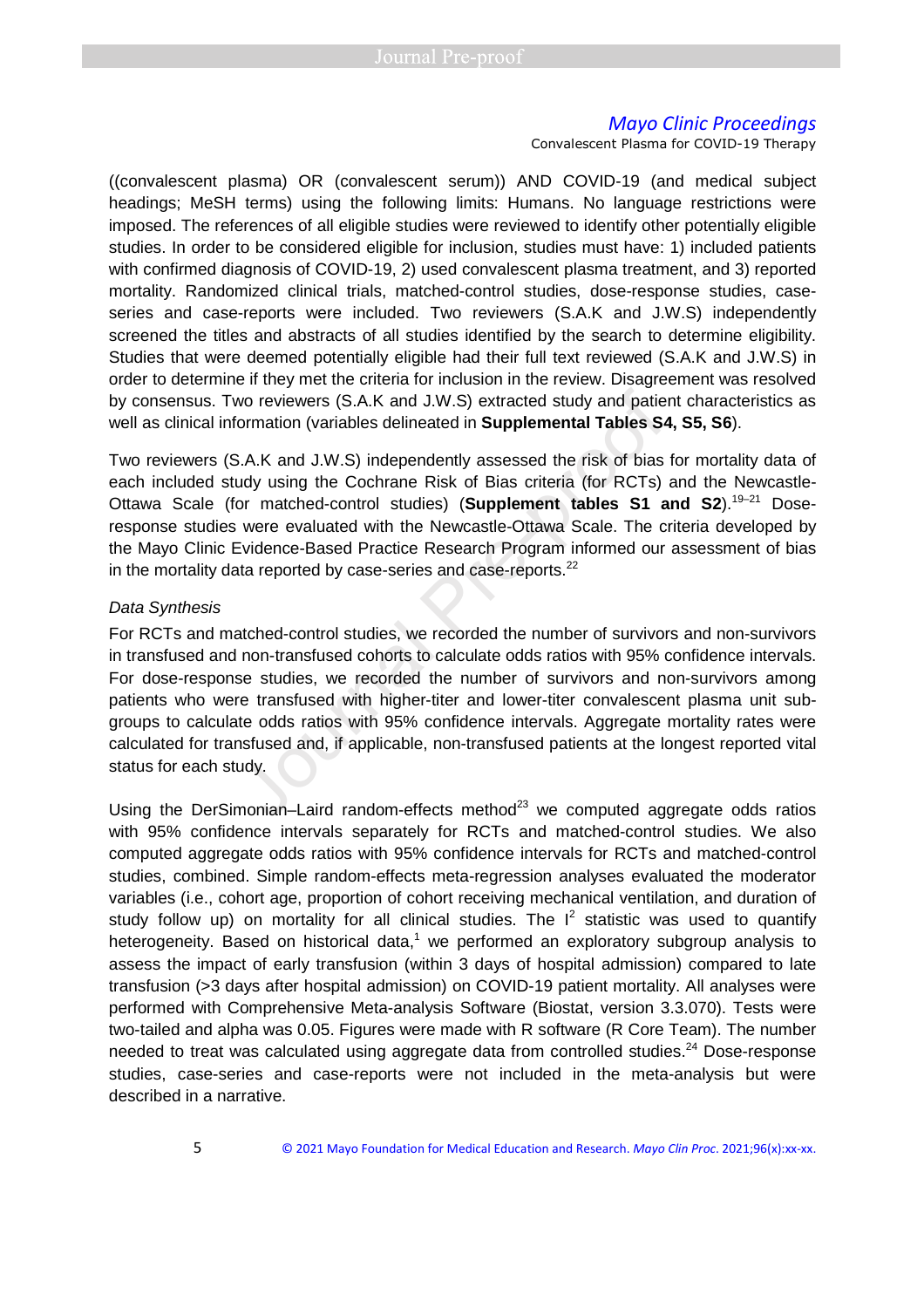Convalescent Plasma for COVID-19 Therapy

#### Certainty of Evidence Assessment

We used the GRADE approach to assess the certainty of evidence regarding the impact of convalescent plasma on COVID-19 patient mortality.<sup>25</sup> The risk of bias assessments for RCT and matched-control data informed our certainty of evidence assessment.

#### **Results**

#### **Search Results**

The literature search yielded 780 studies, of which 128 studies met the eligibility criteria and were included in the systematic review (**Supplemental Figure S1**). The present analyses included a total of 10 RCTs,<sup>13,18,26-33</sup> 20 matched-control studies,<sup>16,34-53</sup> two dose-response studies,<sup>54,55</sup> and 96 case-series or case-reports.<sup>3,15,40,46,56–147</sup> Overall, these studies reported outcomes from 35,055 COVID-19 patients in 31 countries (**Table 1, Table 2, and Supplemental Table S3**). The age of patients enrolled in these studies ranged from 4 to 100 years, with a greater proportion of men than women in most studies (proportion of women: 0% to 100%) (**Supplemental Tables S4, S5, S6**). All studies included patients with diagnosed COVID-19, with most studies including hospitalized patients with severe or life-threatening COVID-19. At the time of plasma transfusion, the proportion of patients on mechanical ventilation varied by study from 0% to 100%. The duration of follow up ranged from 2 to 118 days (**Supplemental Tables S4, S5, S6**). In most studies, patients were eligible to receive concomitant and experimental therapies such as antivirals, steroids, and chloroquine or hydroxychloroquine. The systematic review (Supplemental Figure S1). The of 10 RCTs,  $^{13,18,26-33}$  20 matched-control studies,  $^{16,34-53}$  96 case-series or case-reports.  $^{3,15,40,46,56-147}$  Overall, the 35,055 COVID-19 patients in 31 co

#### **Meta-analysis**

#### Randomized Clinical Trials

When data from the 10 RCTs were aggregated, there was no association between convalescent plasma therapy and mortality (odds ratio [OR]: 0.76, 95% confidence interval [95% CI]: 0.54, 1.09,  $P = 0.14$ ,  $\hat{P} = 7\%)$  (**Table 1 and Figure 1**). Although the heterogeneity was low, one RCT (Agarwal et al.<sup>32</sup>) demonstrated a directionally different effect, had a large statistical weight (34.2), and represented the primary source of heterogeneity ( $\Delta l^2 = 7$ %). Additionally, in the context of COVID-19, neutralizing antibodies are hypothesized to represent the primary active agent in convalescent plasma and the marker of plasma potency.<sup>148,149</sup> In this regard, as mentioned below, two studies report a dose-response relationship between convalescent plasma antibody level and mortality, suggesting the need for a sufficient amount of antibody for therapeutic success.<sup>148,149</sup> The Agarwal et al.<sup>32</sup> trial included a large proportion of patients (~70%) in the convalescent plasma arm whom received plasma with low levels of SARS-CoV-2 antibodies less than 1:80, with  $\sim$ 30% receiving plasma with no detectable antibodies.<sup>32</sup> Thus, there were strong analytical and biological rationales to exclude this study from statistical models.

When analyses were performed on data from nine RCTs excluding the Agarwal et al. $32$  study, patients transfused with convalescent plasma exhibited a lower mortality rate compared to nontransfused COVID-19 patients (11% vs. 16% mortality; OR: 0.65, 95% CI: 0.43, 0.98,  $P = 0.04$ ,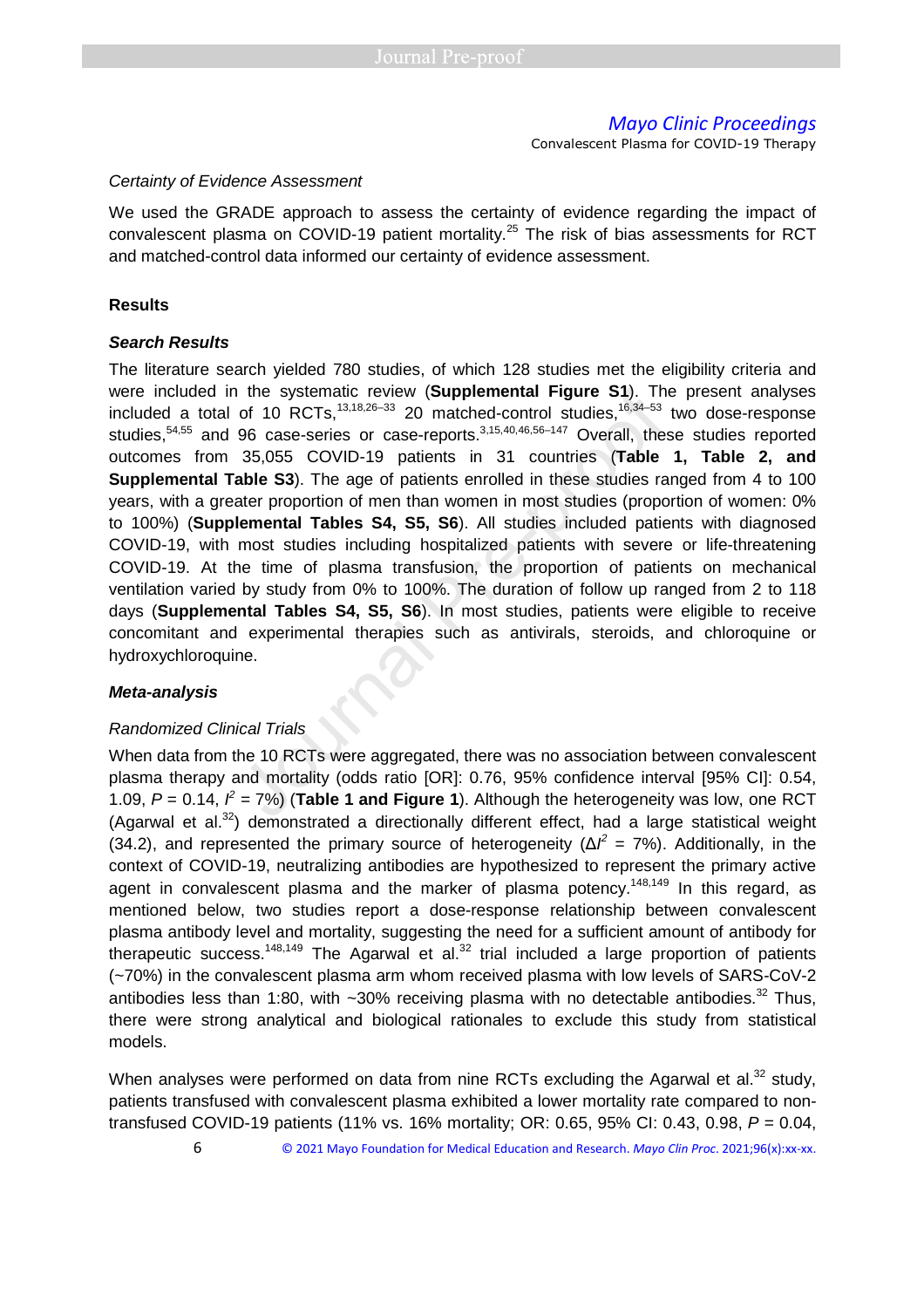Convalescent Plasma for COVID-19 Therapy

 $l^2$  = 0%) (**Table 1 and Figure 1**). The aggregate OR (0.65) indicates that convalescent plasma was associated with a 35% reduction in the odds of mortality among COVID-19 patients.

#### Matched-control studies

When we aggregated mortality data from the 20 matched-control studies, patients transfused with convalescent plasma exhibited a lower mortality rate compared to non-transfused patients (21% vs. 29% mortality; OR: 0.57, 95% CI: 0.45, 0.72,  $P < 0.001$ ,  $\hat{P} = 61\%$ ) (Table 1 and **Figure 1**).

#### Randomized Clinical Trials and Matched-control studies

Aggregation of mortality data from all controlled studies including RCTs and matched-control studies indicated that patients transfused with convalescent plasma exhibited a 42% reduction in mortality rate compared to patients receiving standard treatments (20% vs. 28% mortality; OR: 0.58, 95% CI: 0.47, 0.71,  $P < 0.001$ ,  $\hat{r} = 53$ %) (**Table 1 and Figure 1**). Simple randomeffects meta-regression analyses indicated that cohort age  $(P = 0.23)$ , proportion of cohort receiving mechanical ventilation ( $P = 0.51$ ), and duration of study follow up ( $P = 0.29$ ) did not affect the aggregate OR computed for all controlled studies.

#### Subgroup analysis: effect of days between hospital admission and plasma transfusion

Sixteen studies ( $n = 6$  RCTs,  $n = 10$  matched-control studies) reported the number of days between hospital admission and convalescent plasma transfusion (**Supplemental Table S4**). Exploratory analysis revealed that the mortality reduction associated with convalescent plasma transfusion was greater in studies that transfused patients within 3 days of hospital admission (OR: 0.44 95% CI: 0.32, 0.61) compared to studies that transfused patients >3 days after hospital admission (OR: 0.79 95% CI: 0.62, 0.98; Random effects test of heterogeneity between subgroups:  $P = 0.005$ ). However, this analysis was strongly influenced by the study by Altuntas and colleagues<sup>42</sup> which transfused patients  $>3$  days after admission (relative weight: 73%). Upon removing the study by Altuntas and colleagues, $42$  the number of days from hospital admission to transfusion no longer affected the mortality reduction associated with convalescent plasma transfusion (transfusion within 3 days of hospitalization: 0.44 [0.32, 0.60]; transfusion >3 days after hospitalization: 0.61 [0.36, 0.68]; Random effects test of heterogeneity between subgroups:  $P = 0.23$ ). nortality data from all controlled studies including RCTs a<br>that patients transfused with convalescent plasma exhibit<br>compared to patients receiving standard treatments (20%<br>2.1: 0.47, 0.71,  $P < 0.001$ ,  $\hat{r} = 53\%$ ) (**T** 

#### **Additional Evidence**

#### Dose-response studies

Two studies investigated the association between convalescent plasma antibody levels and the risk of mortality from COVID-19. $3,55$  Although different criteria were used to categorize convalescent plasma units as higher and lower antibody level, both studies found a doseresponse association between antibody level and COVID-19 morality, such that patient mortality was lower in the subgroups transfused with higher-titer plasma. The aggregate mortality rate of COVID-19 patients transfused with higher-titer convalescent plasma was lesser than patients transfused with lower-titer plasma (22% vs. 29% mortality).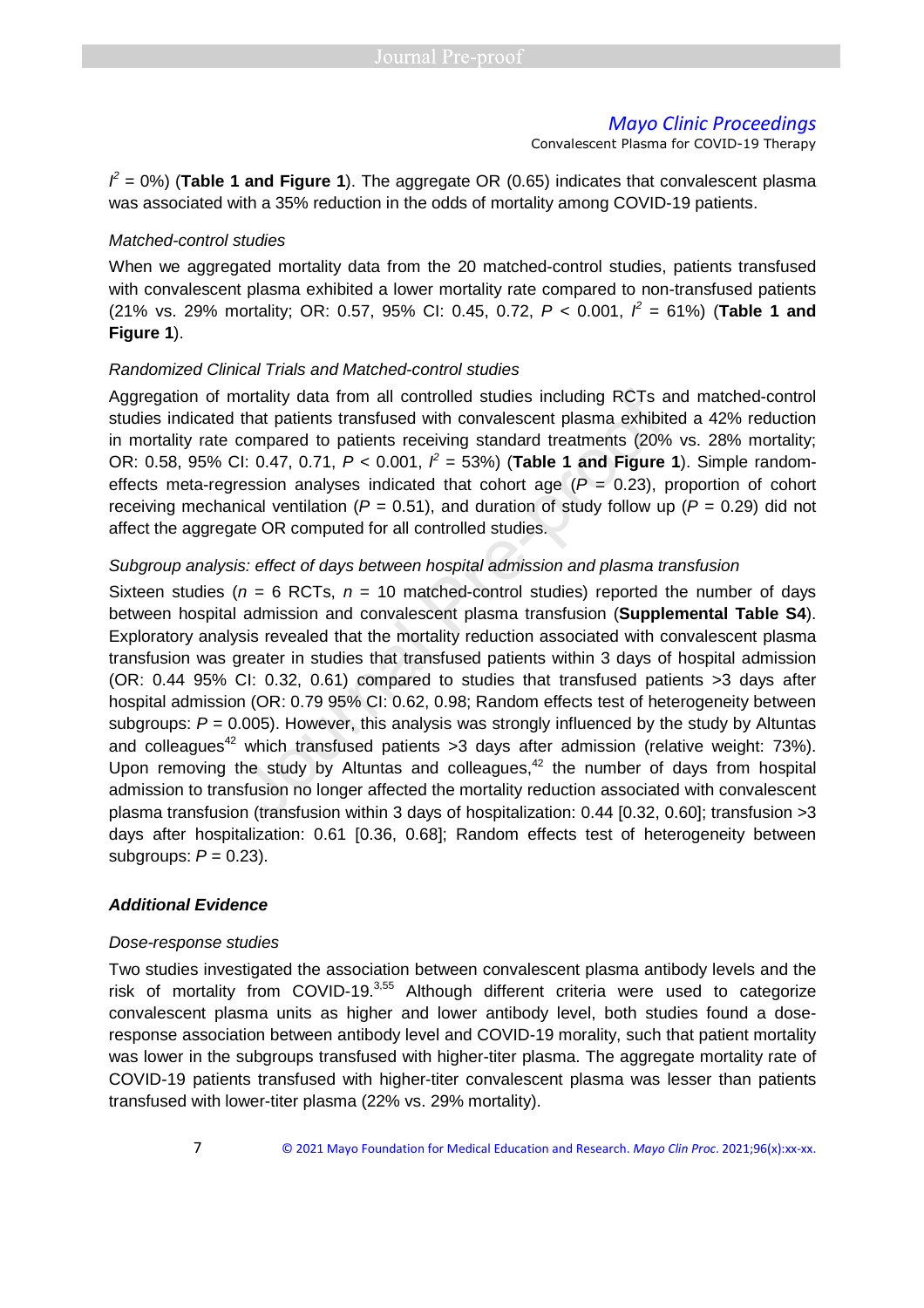Convalescent Plasma for COVID-19 Therapy

#### Case-series and case-reports

The aggregate mortality rate among COVID-19 patients transfused with convalescent plasma reported in uncontrolled studies was 13% (range: 0% to 100%), which is comparable to the mortality rates exhibited by transfused cohorts from clinical trials and matched-control studies (**Supplemental Table S3**). Case-series and case-report data included diverse patient cohorts with varying inherent risk for COVID-19 complications. Several studies explored immunosuppressed patients with suppressed antibody production due to hematological malignancies, cancer-directed therapy, or X-linked agammagloblulinemia (XLA) and provided an important 'experiment of nature' to evaluate convalescent plasma efficacy for COVID- $19.95,127,150,151$  For example, Jin et al.<sup>95</sup> highlighted a series of three XLA patients with severe COVID-19 that failed to respond to other supportive treatments but demonstrated strong improvements in oxygen requirements and viral clearance within days of receiving convalescent plasma transfusions.

#### **Risk of Bias**

Overall, we deemed the risk of bias for mortality data to be low-to-moderate for RCTs and lowto-moderate for matched-control studies. We present the full judgement for each study in **Supplemental Table S1 and S2**. The risk of bias for uncontrolled studies is inherently high. Visual inspection of the funnel plot to assess publication bias shows that one study falls below the 95% CI and two studies fall above the 95% CI (**Supplemental Figure S2**). The funnel plot shows symmetry in the effect sizes among studies with low standard error and asymmetry among studies with greater standard error, suggesting that smaller studies with larger standard error may be more likely to report an effect of convalescent plasma. However, Egger's regression test suggests that there is no significant asymmetry of the plot (intercept =  $-0.17$ ,  $P =$ 0.67). Example, one of all implinging a disclosed of antice XLY<br>
failed to respond to other supportive treatments but do<br>
and oxygen requirements and viral clearance within days of recons.<br>
and the risk of bias for mortality dat

### **Certainty of Evidence**

The certainty in the estimate of the effect of convalescent plasma on mortality is moderate-tohigh.<sup>152</sup> This judgment was based on the consistency of the results between RCT and matchedcontrol studies and the corroborating evidence from dose-response studies and other uncontrolled case data. When aggregating data from all controlled studies, the meta-analyses provided precise estimates, did not demonstrate substantial heterogeneity, and demonstrated no strong evidence of publication bias. The inherent limitations of the included studies rendered the certainty of evidence judgement to be moderate-to-high.

#### **Number needed to treat**

Based on the aggregate OR (0.58, 95% CI: 0.47, 0.71) computed for all controlled studies and the aggregate mortality rate (28%) expressed by non-transfused cohorts among the controlled studies, in order to avoid one death the number needed to be transfused with convalescent plasma rather than only receive the standard of care is 11 (range:  $8 - 16$ ).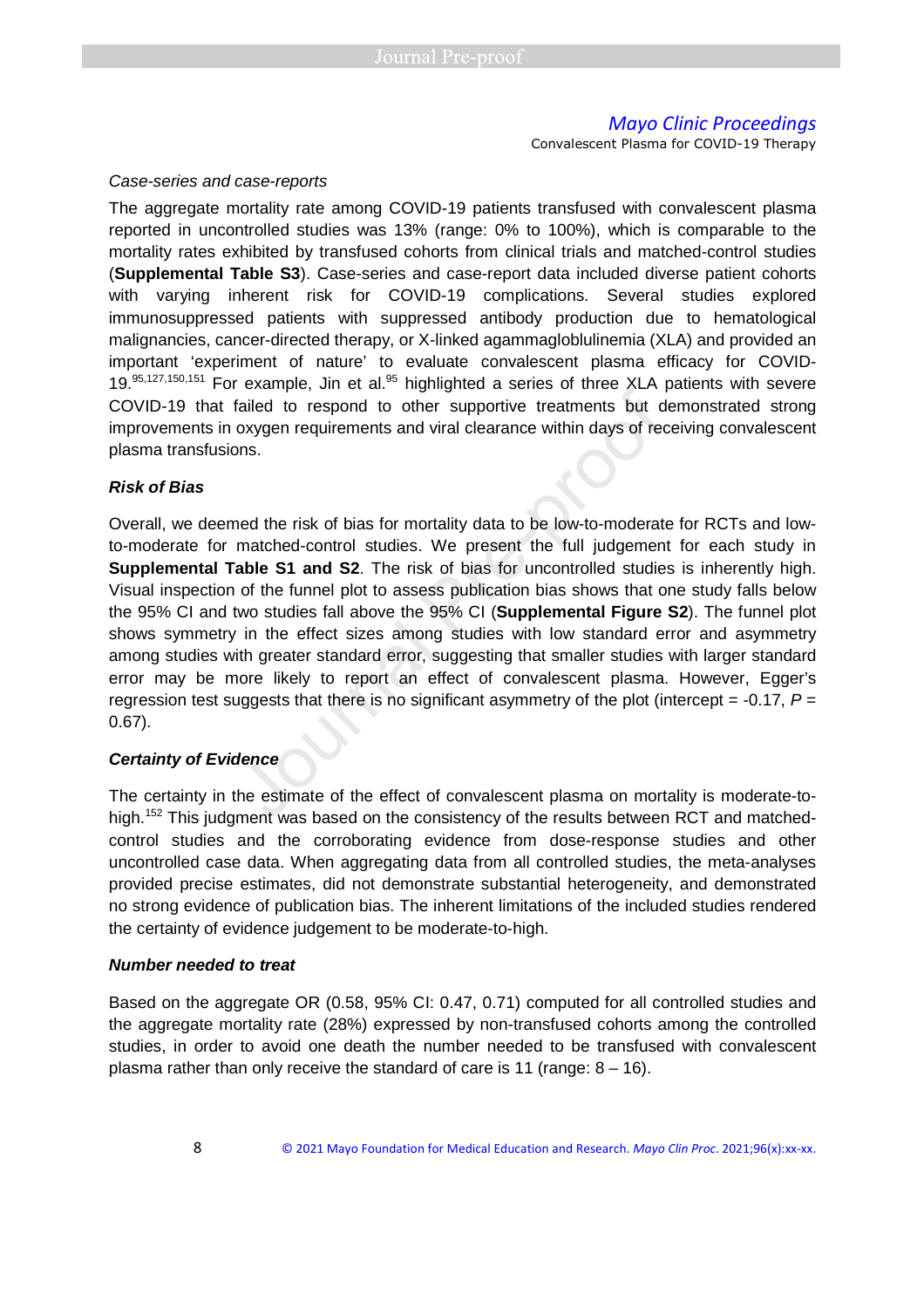Convalescent Plasma for COVID-19 Therapy

#### **Discussion**

This analysis represents the most current aggregation of mortality data from contemporaneous COVID-19 convalescent plasma studies. The aggregate mortality rate of transfused COVID-19 patients was lower than that of non-transfused COVID-19 patients. Additional analyses demonstrated that early transfusion of high-titer plasma reduces mortality among patients with COVID-19. These results favor the efficacy of convalescent plasma as a COVID-19 therapeutic agent. The primary biological hypothesis for the efficacy of convalescent plasma is antibodymediated SARS-CoV-2 viral neutralization and interference with viral replication, though other biological mechanisms may also contribute to the mitigation of symptoms.<sup>2</sup> The mortality reduction associated with convalescent plasma aligns with similar analyses of historical data from convalescent plasma trials for viral diseases such as the 1918 flu epidemic,<sup>1</sup> severe acute respiratory syndrome,<sup>153</sup> and H1N1 influenza.<sup>154</sup> Our findings are discordant with those of a previous 'living' systematic review, $10,11$  which concluded that there was insufficient evidence to determine the impact of convalescent plasma on all-cause mortality based on only two RCTs, including one prematurely terminated RCT (Li et al.<sup>12</sup>). This discordance reflects differences in the studies included in the analysis. Our approach was pragmatic and used less stringent study inclusion criteria, allowing for the inclusion of 30 controlled studies, of which a majority found a directionally similar effect of convalescent plasma and our analyses stratified by study design (e.g., RCT and matched-control studies) revealed similar aggregate ORs. ated with convalescent plasma aligns with similar analyse<br>to plasma trials for viral diseases such as the 1918 flu epid<br>ome,<sup>153</sup> and H1N1 influenza.<sup>154</sup> Our findings are discord<br>systematic review,<sup>10,11</sup> which concluded

Mechanistic and clinical data support the reduction in mortality associated with convalescent plasma administration. Importantly, convalescent plasma contains SARS-CoV-2 neutralizing antibodies.155,156 Convalescent plasma administration increases SARS-CoV-2 clearance in COVID-19 patients<sup>12,34</sup> including immunocompromised individuals,  $95,110,121,150$  indicating an antiviral effect. Viral neutralization is then posited to reduce the inflammatory response and thus lessen the likelihood that an over-exuberant immune response progresses to lung damage, interference with gas exchange, and death. Additional evidence arising from animal studies shows that administration of human convalescent plasma is protective against SARS-CoV-2 infection.157,158 Antibody-mediated interference with viral replication may increase tissue repair and eventually manifest as reduced mortality. In addition, convalescent plasma transfusion is associated with reductions in inflammatory markers, such as chemokines, cytokines and Creactive protein.<sup>127,159</sup> Concomitant reductions in inflammation and improved gas exchange may underlie the reductions in oxygen requirements associated with convalescent plasma, even in critically ill patients. These findings provide mechanistic evidence for the reduction in mortality observed in patients receiving convalescent plasma.

There are several limitations to this analysis including aggregating mortality data across study populations that varied by: 1) the nation of data origin, 2) timing relative to world-wide progression of the pandemic, 3) clinical diagnostic and treatment algorithms, 4) plasma antibody titer and administration volume, 5) the latency between COVID-19 diagnosis and transfusion, and 6) the duration of follow up after transfusion. Also, we did not consult a librarian when constructing our search terms. However, high-quality evidence from large RCTs remains unavailable and the continuing global health emergency related to COVID-19 necessitated a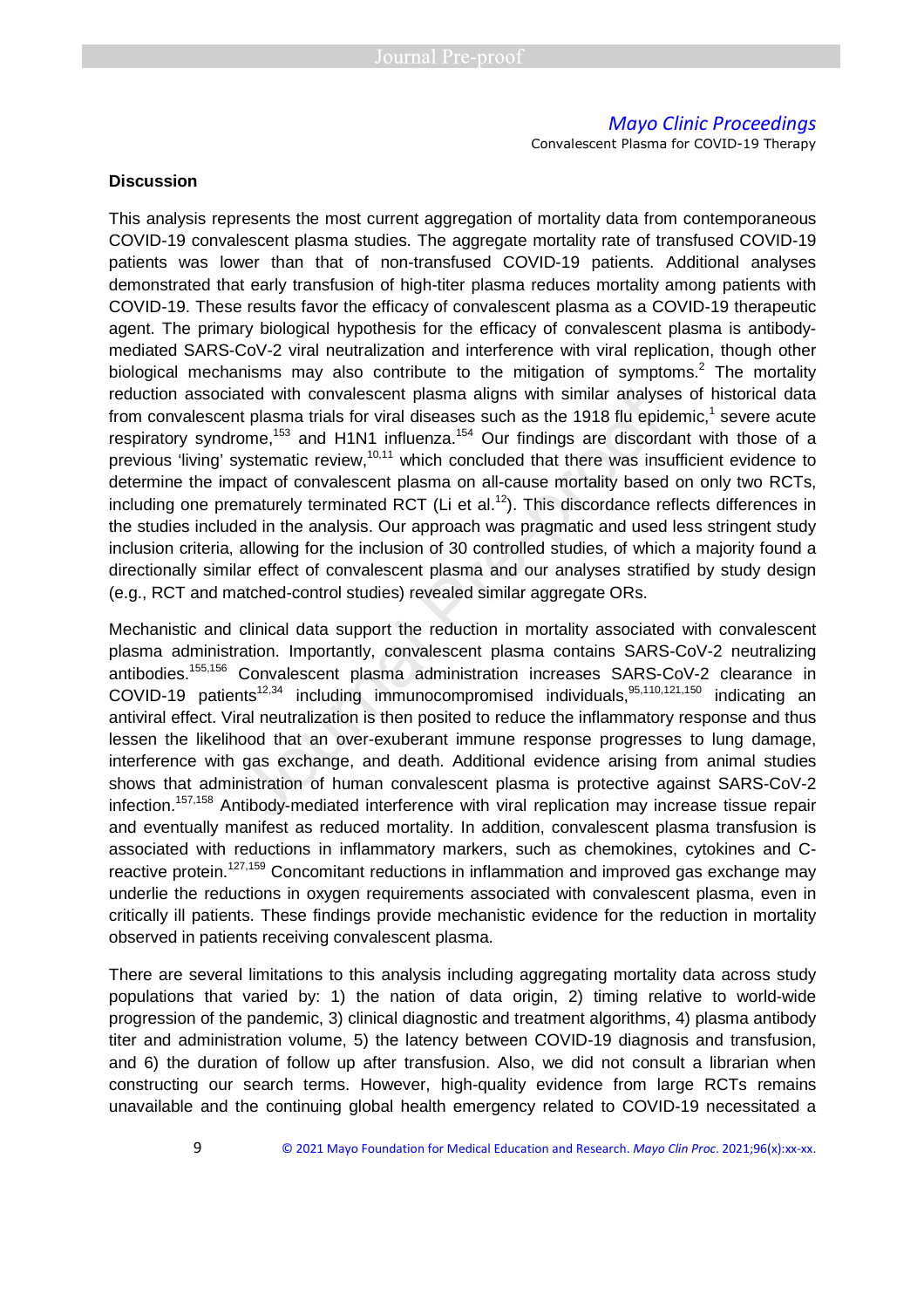Convalescent Plasma for COVID-19 Therapy

practical real-time aggregation of existing mortality data. We note that the reports cited herein include positive results from different countries, suggesting that efficacy is robust across different health systems. Given the safety of convalescent plasma administration in COVID-19 patients,<sup>3,4</sup> the results of this real-time systematic review and meta-analysis provide encouragement for its continued use as a therapy and may have broad implications for the treatment of COVID-19 and design of RCTs. Importantly, many of the patients enrolled in the studies included in the present analyses received convalescent plasma transfusions later in their disease course. In this context, prior to antibiotics and effective vaccinations, convalescent plasma therapy was widely understood to be most efficacious very early in the course of hospitalizations.<sup>2,160</sup> As a result, our analysis may underestimate the mortality reduction achievable through early administration of high-titer convalescent plasma for COVID-19.

#### **Conclusion**

This real-time systematic review and meta-analysis of contemporaneous studies highlights that the mortality rate of transfused COVID-19 patients was lower than that of non-transfused COVID-19 patients and suggests that early transfusion of high-titer plasma represents the optimal use scenario to reduce the risk of mortality among patients with COVID-19. These results favor the efficacy of convalescent plasma as a COVID-19 therapeutic agent. gh early administration of high-titer convalescent plasma for<br>stematic review and meta-analysis of contemporaneous st<br>e of transfused COVID-19 patients was lower than tha<br>ths and suggests that early transfusion of high-tit

#### **References**

- 1. Luke TC, Kilbane EM, Jackson JL, Hoffman SL. Meta-analysis: convalescent blood products for Spanish influenza pneumonia: a future H5N1 treatment? Ann Intern Med. 2006;145(8):599-609.
- 2. Casadevall A, Pirofski L. The convalescent sera option for containing COVID-19. J Clin Invest. 2020;130(4):1545-1548.
- 3. Joyner MJ, Bruno KA, Klassen SA, et al. Safety Update: COVID-19 Convalescent Plasma in 20,000 Hospitalized Patients. Mayo Clin Proc. 2020;95(9):1888-1897. doi:10.1016/j.mayocp.2020.06.028
- 4. Joyner M, Wright RS, Fairweather D, et al. Early Safety Indicators of COVID-19 Convalescent Plasma in 5,000 Patients. J Clin Invest. Published online 2020.
- 5. Bloch EM, Shoham S, Casadevall A, et al. Deployment of convalescent plasma for the prevention and treatment of COVID-19. J Clin Invest. 2020;130(6):2757-2765. doi:10.1172/JCI138745
- 6. American Association of Blood Banks, America's Blood Centers, American Red Cross. Joint Statement: Blood Community Encourages Individuals to Donate Blood, Convalescent Plasma During National Blood Donor Month and Beyond. Published 2021. https://mk0americasbloogf2jd.kinstacdn.com/wpcontent/uploads/2021/01/NBDM\_Joint-Statement\_Jan-2021-1.15.21\_final.pdf
- 7. (JHU) Center for Systems and Engineering (CSSE) at Johns Hopkins University. COVID-19 Dashboard. Published 2021. https://coronavirus.jhu.edu/map.html
- 8. United States Food and Drug Administration. Emergency Use Authorization (EUA) for emergency use of bamlanivimab for the treatment of mild to moderate COVID-19. Published 2020. https://www.fda.gov/media/143602/download
- 9. United States Food and Drug Administration. Emergency Use Authorization (EUA) for emergency use of Moderna COVID-19 Vaccine. Published 2020. https://www.fda.gov/media/144636/download
- 10. Piechotta V, Chai KL, Valk SJ, et al. Convalescent plasma or hyperimmune immunoglobulin for people with COVID-19: a living systematic review. Cochrane Database Syst Rev. 2020;(7).
	- 10 © 2021 Mayo Foundation for Medical Education and Research. *Mayo Clin Proc*. 2021;96(x):xx-xx.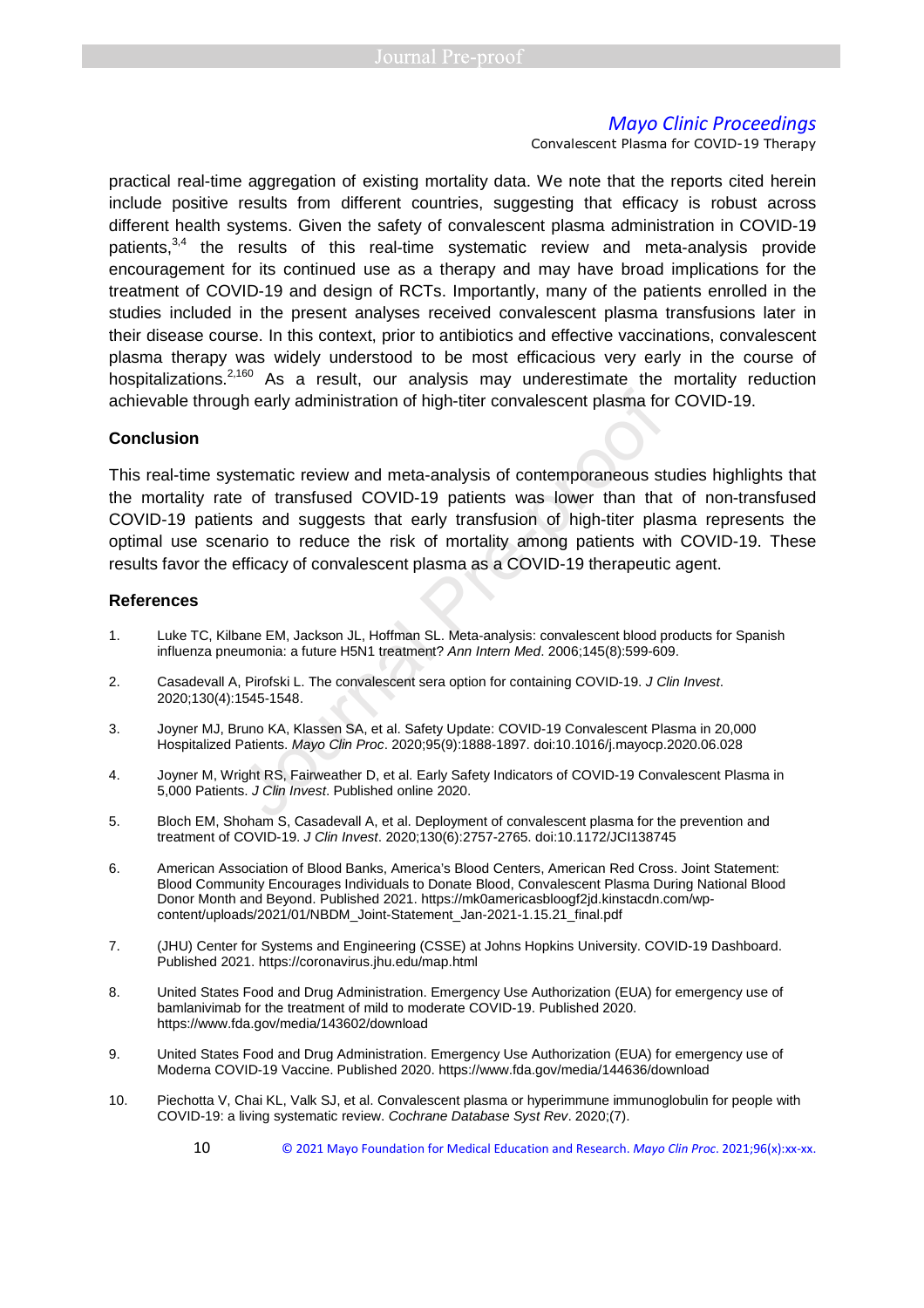- 11. Chai KL, Valk SJ, Piechotta V, et al. Convalescent plasma or hyperimmune immunoglobulin for people with COVID‐19: a living systematic review. Cochrane Database Syst Rev. 2020;(10).
- 12. Liu Z. Errors in Trial of Effect of Convalescent Plasma Therapy on Time to Clinical Improvement in Patients with Severe and Life-threatening COVID-19. JAMA - J Am Med Assoc. 2020;324(5):518-519. doi:10.1001/jama.2020.12607
- 13. Gharbharan A, Jordans CCE, GeurtsvanKessel C, et al. Convalescent Plasma for COVID-19. A randomized clinical trial. medRxiv. Published online 2020.
- 14. Salazar E, Christensen PA, Graviss EA, et al. Treatment of COVID-19 Patients with Convalescent Plasma Reveals a Signal of Significantly Decreased Mortality. Am J Pathol. Published online 2020.
- 15. Hartman W, Hess AS, Connor JP. Hospitalized COVID-19 patients treated with Convalescent Plasma in a mid-size city in the midwest. Transl Med Commun. 2020;5(1).
- 16. Abolghasemi H, Eshghi P, Cheraghali AM, et al. Clinical efficacy of convalescent plasma for treatment of COVID-19 infections: Results of a multicenter clinical study. Transfus Apher Sci. 2020;59(5):102875. doi:10.1016/j.transci.2020.102875 in the midwest. Transl Med Commun. 2020;5(1).<br>
H, Eshghi P, Cheraghali AM, et al. Clinical efficacy of convalescent plase<br>
fections: Results of a multicenter clinical study. Transfus Apher Sci. 2020<br>
transci.2020.102875<br>
F
- 17. Rasheed AM, Fatak DF, Hashim HA, et al. The therapeutic effectiveness of Convalescent plasma therapy on treating COVID-19 patients residing in respiratory care units in hospitals in Baghdad, Iraq. medRxiv. 2020;28(3):357-366. doi:10.1101/2020.06.24.20121905
- 18. Avendano-Sola C, Ramos-Martinez A, Munez-Rubio E, et al. Convalescent Plasma for COVID-19: A multicenter, randomized clinical trial. medRxiv. Published online 2020.
- 19. Sterne JAC, Savović J, Page MJ, et al. RoB 2: a revised tool for assessing risk of bias in randomised trials. bmj. 2019;366.
- 20. Higgins JPT, Savović J, Page M, Elbers R, Sterne J. Chapter 8: Assessing risk of bias in a randomized trial. In: Higgins JPT, Thomas J, Chandler J, et al., eds. Cochrane Handbook for Systematic Reviews of Interventions Version 6.1. ; 2020. www.training.cochrane.org/handbook
- 21. Wells G, Shea B, O'Connell D, et al. The Newcastle-Ottawa scale (NOS) for assessing the quality of nonrandomized studies in meta-analysis. Ottawa, Ontario Ottawa Heal Res Inst. Published online 2011.
- 22. Murad MH, Sultan S, Haffar S, Bazerbachi F. Methodological quality and synthesis of case series and case reports. BMJ evidence-based Med. 2018;23(2):60-63.
- 23. DerSimonian R, Laird N. Meta-analysis in clinical trials Control Clin Trials. 1986. 177:10.
- 24. Schunemann H, Vist G, Higgins JPT, et al. Chapter 15: Interpretting results and drawing conclusions. In: Cochrane Handbook for Systematic Reviews of Interventions Version 6.1. ; 2020. https://training.cochrane.org/handbook/current/chapter-15#section-15-4
- 25. Schunemann H, Higgins J, Vist G, et al. Chapter 14: Completing 'Summary of findings' tables and grading the certainty of the evidence. In: Higgins JPT, Thomas J, Chandler J, et al., eds. Cochrane Handbook for Systematic Reviews of Interventions Version 6.1. Cochrane; 2020. www.training.cochrane.org/handbook
- 26. Rasheed AM, Fatak DF, Hashim HA, et al. The therapeutic potential of Convalescent plasma therapy on treating critically-ill COVID-19 patients residing in respiratory care units in hospitals in Baghdad, Iraq. Le Infez Med. 2020;28(PG-357-366):357-366. NS -
- 27. AlQahtani M, Abdulrahman A, AlMadani A, et al. Randomized controlled trial of convalescent plasma therapy against standard therapy in patients with severe COVID-19 disease. medRxiv. Published online 2020.
- 28. Libster R, Pérez Marc G, Wappner D, et al. Early High-Titer Plasma Therapy to Prevent Severe Covid-19 in Older Adults. N Engl J Med. Published online 2021.
- 29. Li L, Zhang W, Hu Y, et al. Effect of Convalescent Plasma Therapy on Time to Clinical Improvement in Patients With Severe and Life-threatening COVID-19: A Randomized Clinical Trial. JAMA. 2020;(PG-). NS -
	- 11 © 2021 Mayo Foundation for Medical Education and Research. *Mayo Clin Proc*. 2021;96(x):xx-xx.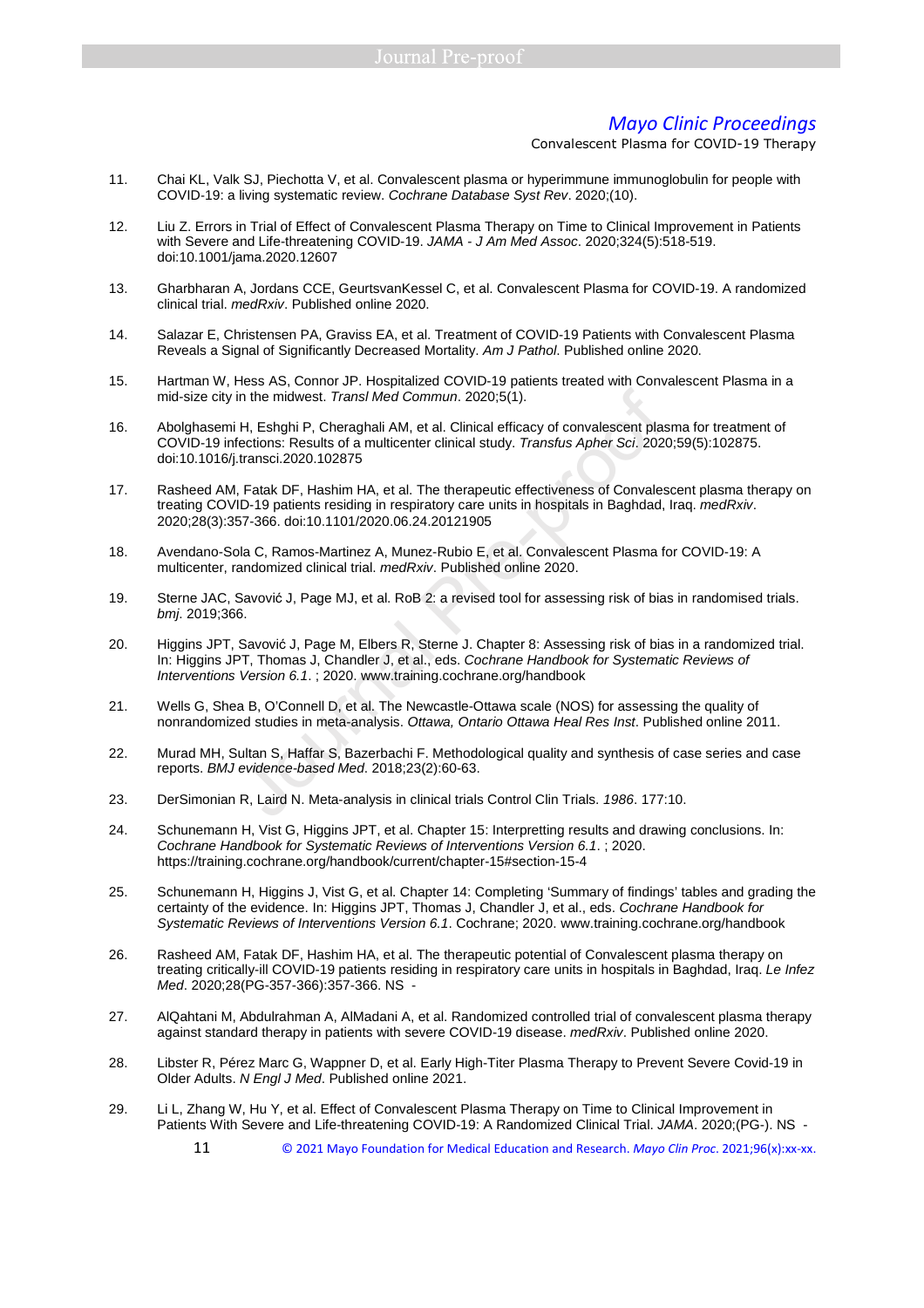- 30. Ray Y, Paul SR, Bandopadhyay P, et al. Clinical and immunological benefits of convalescent plasma therapy in severe COVID-19: insights from a single center open label randomised control trial. medRxiv. Published online 2020.
- 31. Simonovich VA, Burgos Pratx LD, Scibona P, et al. A Randomized Trial of Convalescent Plasma in Covid-19 Severe Pneumonia. N Engl J Med. Published online 2020.
- 32. Agarwal A, Mukherjee A, Kumar G, Chatterjee P, Bhatnagar T, Malhotra P. Convalescent plasma in the management of moderate covid-19 in adults in India: Open label phase II multicentre randomised controlled trial (PLACID Trial). BMJ. 2020;371. doi:10.1136/bmj.m3939
- 33. Bajpai M, Maheshwari A, Chabra K, et al. Efficacy of Convalescent Plasma Therapy compared to Fresh Frozen Plasma in Severely ill COVID-19 Patients: A Pilot Randomized Controlled Trial. medRxiv. Published online 2020.
- 34. Duan K, Liu B, Li C, et al. Effectiveness of convalescent plasma therapy in severe COVID-19 patients. Proc Natl Acad Sci U S A. 2020;117(17):9490-9496. doi:10.1073/pnas.2004168117
- 35. Salazar E, Christensen PA, Graviss EA, et al. Significantly decreased mortality in a large cohort of COVID-19 patients transfused early with convalescent plasma containing high titer anti-SARS-CoV-2 spike protein IgG. Am J Pathol. Published online 2020.
- 36. Xia X, Li K, Wu L, et al. Improved Clinical Symptoms and Mortality on Severe/Critical COVID-19 Patients Utilizing Convalescent Plasma Transfusion. Blood. Published online 2020.
- 37. AlShehry N, Zaidi SZA, AlAskar A, et al. Safety and Efficacy of Convalescent Plasma for Severe COVID-19: Interim Report of a Multicenter Phase II Study from Saudi Arabia. Saudi J Med Med Sci. 9(1):16.
- 38. Budhiraja S, Dewan A, Aggarwal R, et al. Effectiveness of Convalescent Plasma Therapy in Indian Patients with COVID-19. Published online 2020.
- 39. ah Yoon H, Bartash R, Gendlina I, et al. Treatment of Severe COVID-19 with Convalescent Plasma in the Bronx, NYC. medRxiv. Published online 2020.
- 40. Salazar E, Christensen PA, Graviss EA, et al. Treatment of Coronavirus Disease 2019 Patients with Convalescent Plasma Reveals a Signal of Significantly Decreased Mortality. Am J Pathol. 2020;190(11):2290-2303. doi:10.1016/j.ajpath.2020.08.001 B, Li C, et al. Effectiveness of convalescent plasma therapy in severe CC<br>
ii U S A. 2020;117(17):9490-9496. doi:10.1073/pnas.2004168117<br>
Inistensen PA, Graviss EA, et al. Significantly decreased mortality in a la<br>
sifused
- 41. Rogers R, Shehadeh F, Mylona E, et al. Convalescent plasma for patients with severe COVID-19: a matched cohort study. medRxiv. Published online 2020.
- 42. Altuntas F, Ata N, Yigenoglu TN, et al. Convalescent plasma therapy in patients with COVID-19. Transfus Apher Sci. Published online 2020:102955.
- 43. Klapholz M, Pentakota SR, Zertuche J-P, et al. Matched Cohort Study of Convalescent COVID-19 Plasma (CCP) Treatment in Severely or Life Threateningly Ill COVID-19 Patients. Open Forum Infect Dis. Published online January 4, 2021. doi:10.1093/ofid/ofab001
- 44. Klein MN, Wang EW, Zimand P, et al. Kinetics of SARS-CoV-2 antibody responses pre-and post-COVID-19 convalescent plasma transfusion in patients with severe respiratory failure: an observational case-control study. medRxiv. Published online 2020.
- 45. Perotti C, Baldanti F, Bruno R, et al. Covid-19 plasma task force. Mortality reduction in 46 severe Covid-19 patients treated with hyperimmune plasma. A proof of concept single arm multicenter trial. Haematologica. Published online 2020.
- 46. Moniuszko-Malinowska A, Czupryna P, Zarębska-Michaluk D, et al. Convalescent Plasma Transfusion for the Treatment of COVID-19—Experience from Poland: A Multicenter Study. J Clin Med. 2021;10(1):28.
- 47. Omrani AS, Zaqout A, Baiou A, et al. Convalescent plasma for the treatment of patients with severe coronavirus disease 2019: A preliminary report. J Med Virol. Published online 2020.
	- 12 © 2021 Mayo Foundation for Medical Education and Research. *Mayo Clin Proc*. 2021;96(x):xx-xx.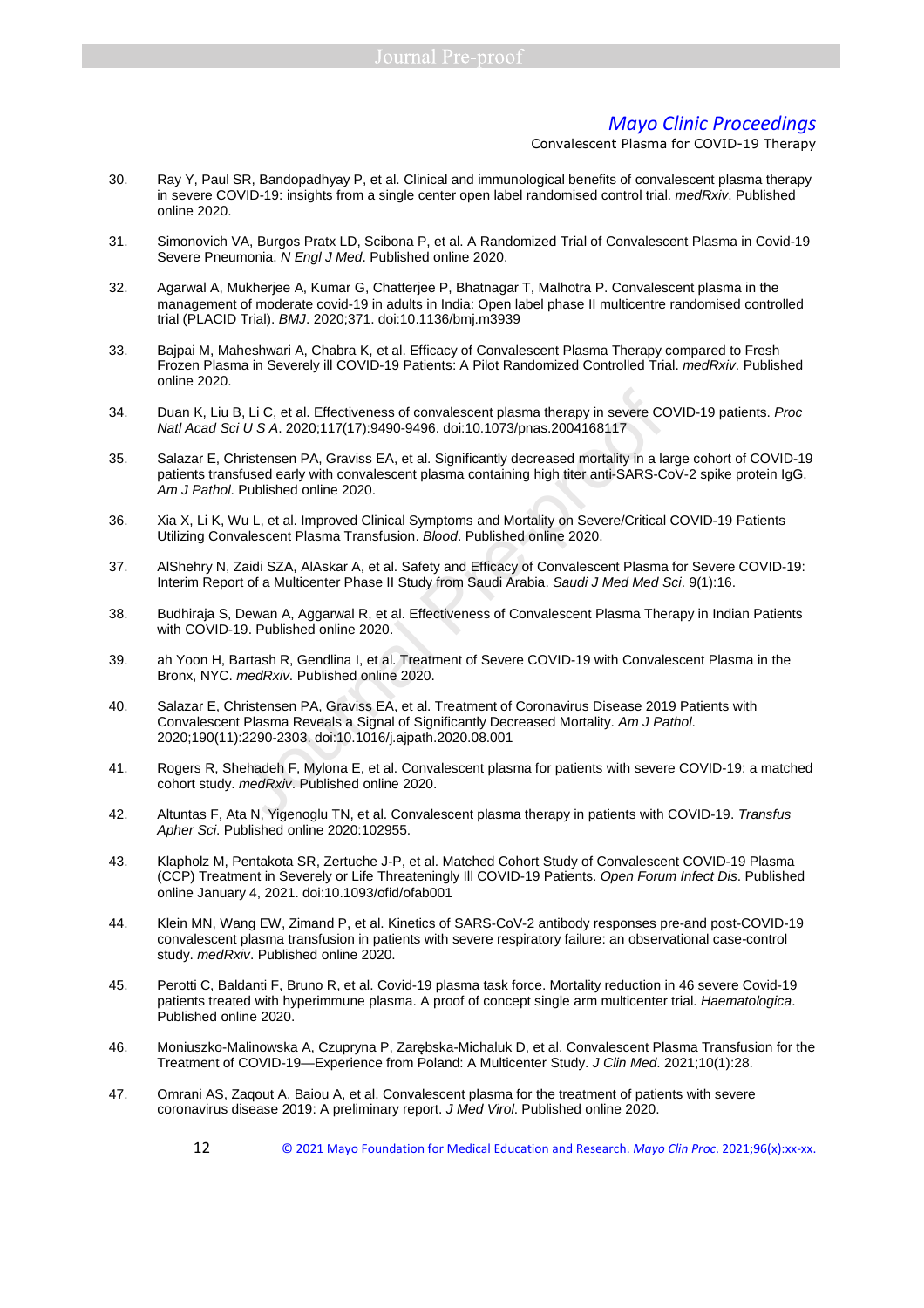- 48. Hegerova L, Gooley TA, Sweerus KA, et al. Use of convalescent plasma in hospitalized patients with COVID-19: Case series. Blood. 2020;136(6):759-762. doi:10.1182/BLOOD.2020006964
- 49. Alsharidah S, Ayed M, Ameen RM, et al. COVID-19 Convalescent Plasma Treatment of Moderate and Severe Cases of SARS-CoV-2 Infection: A Multicenter Interventional Study. Int J Infect Dis. Published online 2020.
- 50. Zeng QL, Yu ZJ, Gou JJ, et al. Effect of Convalescent Plasma Therapy on Viral Shedding and Survival in Patients with Coronavirus Disease 2019. J Infect Dis. 2020;222(1):38-43. doi:10.1093/infdis/jiaa228
- 51. Donato M, Park S, Baker M, et al. Clinical and laboratory evaluation of patients with SARS-CoV-2 pneumonia treated with high-titer convalescent plasma: a prospective study. medRxiv. Published online 2020.
- 52. Salazar MR, Gonzalez SE, Regairaz L, et al. EFFECT OF CONVALESCENT PLASMA ON MORTALITY IN PATIENTS WITH COVID-19 PNEUMONIA. medRxiv. Published online 2020.
- 53. Liu STH, Lin HM, Baine I, et al. Convalescent plasma treatment of severe COVID-19: a propensity score– matched control study. Nat Med. 2020;26(11):1708-1713. doi:10.1038/s41591-020-1088-9
- 54. Joyner MJ, Carter RE, Senefeld JW, et al. Convalescent plasma antibody levels and the risk of death from covid-19. N Engl J Med. Published online 2021.
- 55. Maor Y, Cohen D, Paran N, et al. Compassionate use of convalescent plasma for treatment of moderate and severe pneumonia in COVID-19 patients and association with IgG antibody levels in donated plasma. EClinicalMedicine. 2020;26:100525. VITH COVID-19 PNEUMONIA. *medRxiv.* Published online 2020.<br>HM, Baine I, et al. Convalescent plasma treatment of severe COVID-19:<br>trol study. *Nat Med.* 2020;26(11):1708-1713. doi:10.1038/s41591-020-10<br>arter RE, Senefeld JW
- 56. Baang JH, Smith C, Mirabelli C, et al. Prolonged Severe Acute Respiratory Syndrome Coronavirus 2 Replication in an Immunocompromised Patient. J Infect Dis. 2021;223(1):23-27. doi:10.1093/infdis/jiaa666
- 57. Balashov D, Trakhtman P, Livshits A, et al. SARS-CoV-2 convalescent plasma therapy in pediatric patient after hematopoietic stem cell transplantation. Transfus Apher Sci. Published online 2020:102983.
- 58. Bao Y, Lin SY, Cheng ZH, et al. Clinical Features of COVID-19 in a Young Man with Massive Cerebral Hemorrhage-Case Report. Sn Compr Clin Med. Published online 2020:1.
- 59. Betrains A, Godinas L, Woei-A-Jin FJSH, et al. Convalescent plasma treatment of persistent severe acute respiratory syndrome coronavirus-2 (SARS-CoV-2) infection in patients with lymphoma with impaired humoral immunity and lack of neutralising antibodies. Br J Haematol. Published online 2020.
- 60. Bhumbra S, Malin S, Kirkpatrick L, et al. Clinical Features of Critical Coronavirus Disease 2019 in Children∗. Pediatr Crit Care Med. 2020;21(10):E948-E953. doi:10.1097/PCC.0000000000002511
- 61. Ilona B, László G, Marienn R, et al. Successful administration of convalescent plasma in critically ill COVID-19 patients in Hungary: The first two cases. Orv Hetil. 2020;161(27):1111-1121. doi:10.1556/650.2020.31901
- 62. Bradfute SB, Hurwitz I, Yingling A V., et al. Severe Acute Respiratory Syndrome Coronavirus 2 Neutralizing Antibody Titers in Convalescent Plasma and Recipients in New Mexico: An Open Treatment Study in Patients With Coronavirus Disease 2019. J Infect Dis. 2020;222(10):1620-1628. doi:10.1093/infdis/jiaa505
- 63. Choudhury A, Reddy GS, Venishetty S, et al. COVID-19 in Liver Transplant Recipients-A Series with Successful Recovery. J Clin Transl Hepatol. 2020;8(4):1-7.
- 64. Christensen J, Kumar D, Moinuddin I, et al. Coronavirus Disease 2019 Viremia, Serologies, and Clinical Course in a Case Series of Transplant Recipients. In: Transplantation Proceedings. Vol 52. Elsevier; 2020:2637-2641. doi:10.1016/j.transproceed.2020.08.042
- 65. Çınar OE, Sayınalp B, Karakulak EA, et al. Covalescent (immune) plasma treatment in a myelodysplastic COVID-19 patient with disseminated Tuberculosis. Transfus Apher Sci. Published online 2020:102821.
- 66. Clark E, Guilpain P, Filip IL, et al. Convalescent plasma for persisting COVID-19 following therapeutic lymphocyte depletion: a report of rapid recovery. Br J Haematol. 2020;190(3):e154-e156. doi:10.1111/bjh.16981
	- 13 © 2021 Mayo Foundation for Medical Education and Research. *Mayo Clin Proc*. 2021;96(x):xx-xx.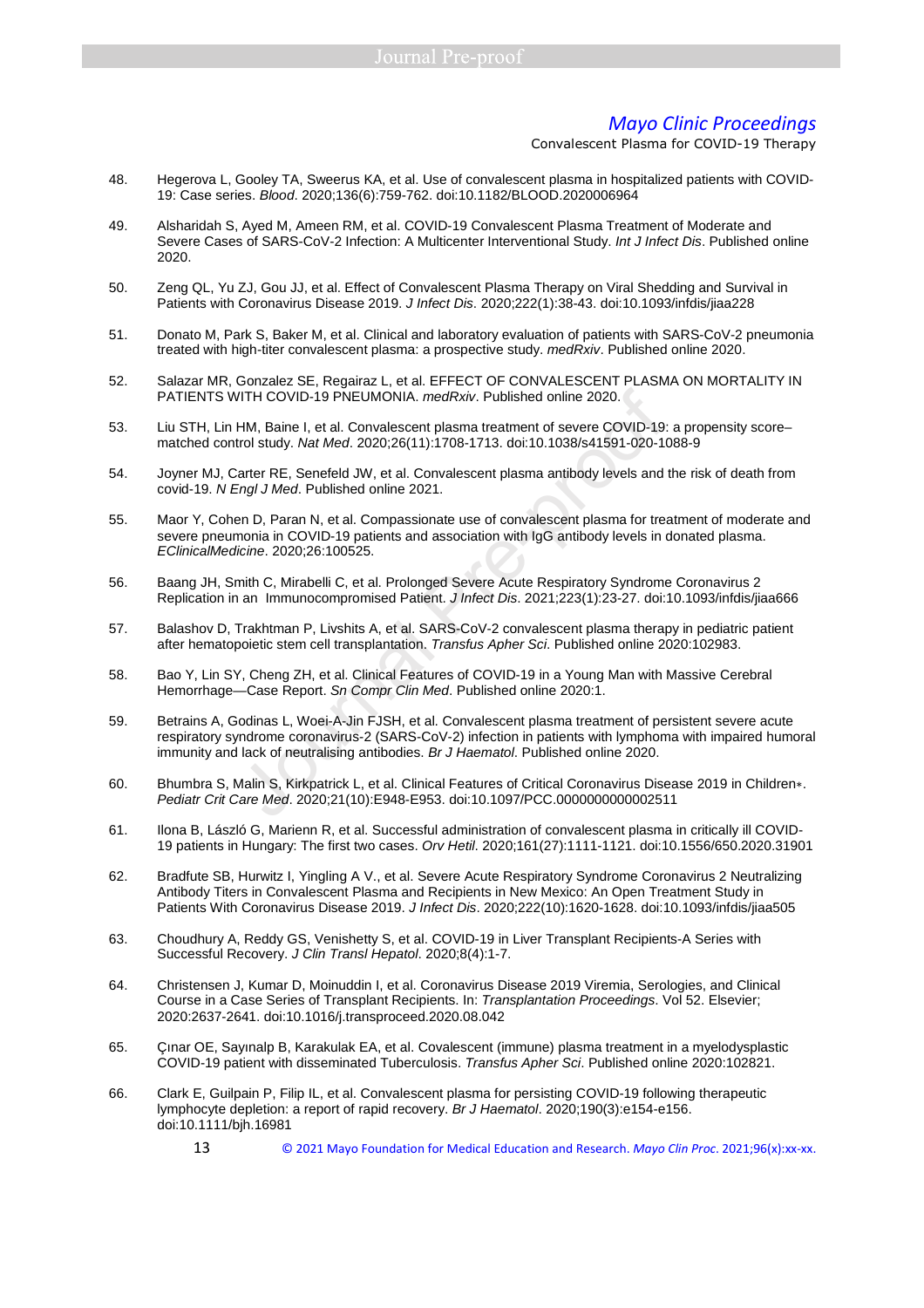- 67. Diorio C, Anderson EM, McNerney KO, et al. Convalescent plasma for pediatric patients with SARS-CoV-2 associated acute respiratory distress syndrome. Pediatr Blood Cancer. 2020;67(11):e28693. doi:10.1002/pbc.28693
- 68. Donzelli M, Ippolito M, Catalisano G, et al. Prone positioning and convalescent plasma therapy in a critically ill pregnant woman with COVID‐19. Clin case reports. Published online 2020.
- 69. Dulipsingh L, Ibrahim D, Schaefer EJ, et al. SARS-CoV-2 serology and virology trends in donors and recipients of convalescent plasma. Transfus Apher Sci. 2020;59(6):102922. doi:10.1016/j.transci.2020.102922
- 70. Easterlin MC, De Beritto T, Yeh AM, Wertheimer FB, Ramanathan R. Extremely Preterm Infant Born to a Mother With Severe COVID-19 Pneumonia. J Investig Med High Impact Case Reports. 2020;8:2324709620946621. doi:10.1177/2324709620946621
- 71. Einollahi B, Cegolon L, Abolghasemi H, et al. A patient affected by critical COVID-19 pneumonia, successfully treated with convalescent plasma. Transfus Apher Sci. 2020;59(6):102995. doi:10.1016/j.transci.2020.102995 Comparison L, Abolghasemi H, et al. A patient affected by critical COVID-19<br>
Interated with convalescent plasma. Transfits Apher Sci. 2020;59(6):1029:<br>
Interated with convalescent plasma. Transfits Apher Sci. 2020;59(6):10
- 72. Erkurt MA, Sarici A, Berber İ, Kuku İ, Kaya E, Özgül M. Life-saving effect of convalescent plasma treatment in covid-19 disease: Clinical trial from eastern Anatolia. Transfus Apher Sci. 2020;59(5):102867. doi:10.1016/j.transci.2020.102867
- 73. Ferrari S, Caprioli C, Weber A, Rambaldi A, Lussana F. Convalescent hyperimmune plasma for chemoimmunotherapy induced immunodeficiency in COVID-19 patients with hematological malignancies. Leuk Lymphoma. Published online 2021:1-9.
- 74. Figlerowicz M, Mania A, Lubarski K, et al. First case of convalescent plasma transfusion in a child with COVID-19-associated severe aplastic anemia. Transfus Apher Sci. 2020;59(5):102866. doi:10.1016/j.transci.2020.102866
- 75. Fisher DL, Pavel A, Malnick S. Rapid recovery of taste and smell in a patient with SARS-CoV-2 following convalescent plasma therapy. QJM An Int J Med. Published online 2021.
- 76. Fung M, Nambiar A, Pandey S, et al. Treatment of Immunocompromised COVID‐19 patients with Convalescent Plasma. Transpl Infect Dis. Published online 2020.
- 77. Gazitúa R, Briones JL, Selman C, et al. Convalescent Plasma in COVID-19. Mortality-Safety First Results of the Prospective Multicenter FALP 001-2020 Trial. medRxiv. Published online 2020.
- 78. GEMİCİ A, BİLGEN H, ERDOĞAN C, et al. A single center cohort of 40 severe COVID-19 patients who were treated with convalescent plasma. Turkish J Med Sci. 2020;50(8):1781-1785. doi:10.3906/sag-2009-77
- 79. González SE, Regairaz L, Ferrando NS, González Martínez V V, Salazar MR, Estenssoro E. Convalescent plasma therapy in COVID-19 patients, in the Province of Buenos Aires. Medicina (B Aires). 2020;80(5):417- 424.
- 80. Hahn M, Condori MEH, Totland A, Kristoffersen EK, Hervig TA. Patient with severe covid-19 treated with convalescent plasma. Pasient med alvorlig covid-19 behandlet med rekonvalesensplasma. 2020;140(12). doi:https://dx.doi.org/10.4045/tidsskr.20.0501
- 81. Hartman WR, Hess AS, Connor J. Use of COVID-19 Convalescent Plasma as Prophylaxis in a Patient with New Onset ALL. Clin Oncol Case Reports. 2020;4(1).
- 82. Hatzl S, Eisner F, Schilcher G, et al. Response to "COVID-19 in persons with haematological cancers." Leukemia. 2020;34:2265-2270.
- 83. Hovey JG, Tolbert D, Howell D. Burton's Agammaglobulinemia and COVID-19. Cureus. 2020;12(11).
- 84. Hu X, Hu C, Jiang D, et al. Effectiveness of Convalescent Plasma Therapy for COVID-19 Patients in Hunan, China. Dose-Response. 2020;18(4):1559325820979921.
	- 14 © 2021 Mayo Foundation for Medical Education and Research. *Mayo Clin Proc*. 2021;96(x):xx-xx.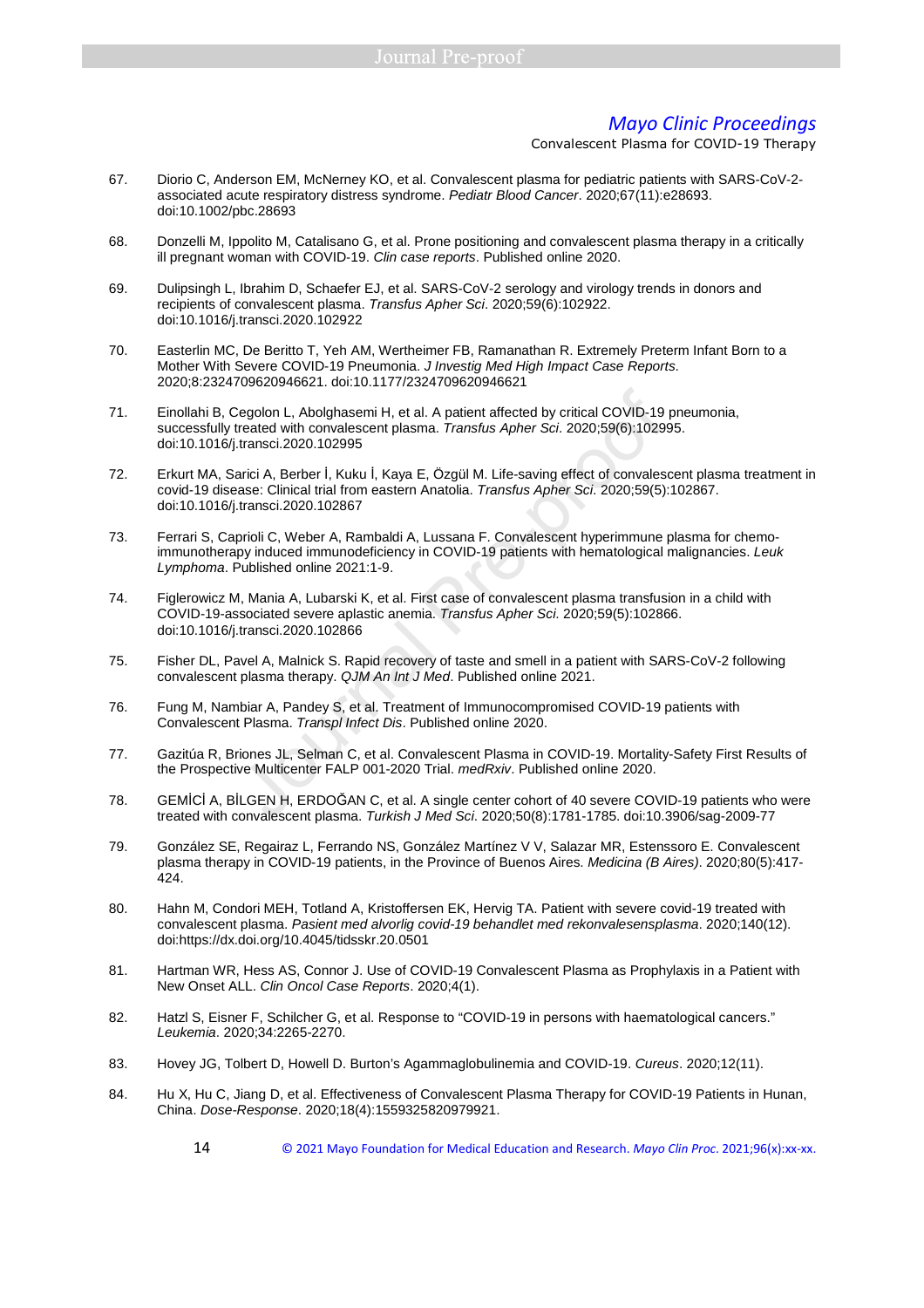- 85. Huang S, Shen C, Xia C, Huang X, Fu Y, Tian L. A retrospective study on the effects of convalescent plasma therapy in 24 patients diagnosed with covid-19 pneumonia in february and march 2020 at 2 centers in wuhan, china. Med Sci Monit. 2020;26:e928755. doi:10.12659/MSM.928755
- 86. Abid MB, Chhabra S, Buchan B, et al. Bronchoalveolar lavage-based COVID-19 testing in patients with cancer. Hematol Oncol Stem Cell Ther. Published online 2020.
- 87. Hueso T, Pouderoux C, Péré H, et al. Convalescent plasma therapy for B-cell depleted patients with protracted COVID-19 disease. Blood. 2020;(PG-). NS -
- 88. Im JH, Nahm CH, Baek JH, Kwon HY, Lee JS. Convalescent plasma therapy in coronavirus disease 2019: A case report and suggestions to overcome obstacles. J Korean Med Sci. 2020;35(26). doi:10.3346/JKMS.2020.35.E239
- 89. Jaiswal V, Nasa P, Raouf M, et al. Therapeutic plasma exchange followed by convalescent plasma transfusion in critical COVID-19—An exploratory study. Int J Infect Dis. 2020;102:332-334.
- 90. Jamir I, Lohia P, Pande RK, Setia R, Singhal AK, Chaudhary A. Convalescent plasma therapy and remdesivir duo successfully salvaged an early liver transplant recipient with severe COVID-19 pneumonia. Ann Hepatobiliary-pancreatic Surg. 2020;24(4):526.
- 91. Jamous F, Meyer N, Buus D, et al. Critical Illness Due to Covid-19: A Description of the Surge in a Single Center in Sioux Falls. S D Med. 2020;73(7):312-317.
- 92. Ji F, Liu W, Hao D, et al. Use of convalescent plasma therapy in Eight mild COVID-19 patients. New microbes new Infect. Published online 2020:100814.
- 93. Jiang J, Miao Y, Zhao Y, et al. Convalescent plasma therapy: Helpful treatment of COVID-19 in a kidney transplant recipient presenting with severe clinical manifestations and complex complications. Clin Transplant. 2020;34(9):e14025. doi:10.1111/ctr.14025
- 94. Jin C, Gu J, Yuan Y, et al. Treatment of 6 COVID-19 Patients with Convalescent Plasma. medRxiv. Published online 2020.
- 95. Jin H, Reed JC, Liu STH, et al. Three patients with X-linked agammaglobulinemia hospitalized for COVID-19 improved with convalescent plasma. J Allergy Clin Immunol Pract. 2020;8(10):3594-3596.e3. doi:10.1016/j.jaip.2020.08.059 asa P, Raouf M, et al. Therapeutic plasma exchange followed by convale critical COVID-19—An exploratory study. *Int J Infect Dis.* 2020;102:332<br>
a P, Pande RK, Setia R, Singhal AK, Chaudhary A. Convalescent plasma<br>
villy
- 96. Karataş A, İnkaya AÇ, Demiroğlu H, et al. Prolonged viral shedding in a lymphoma patient with COVID-19 infection receiving convalescent plasma. Transfus Apher Sci. Published online 2020:102871.
- 97. Ahn JY, Sohn Y, Lee SH, et al. Use of convalescent plasma therapy in two covid-19 patients with acute respiratory distress syndrome in Korea. J Korean Med Sci. 2020;35(14). doi:10.3346/JKMS.2020.35.E149
- 98. Katz-Greenberg G, Yadav A, Gupta M, et al. Outcomes of COVID-19-positive kidney transplant recipients: A single-center experience. Clin Nephrol. Published online 2020.
- 99. Kong Y, Cai C, Ling L, et al. Successful treatment of a centenarian with coronavirus disease 2019 (COVID-19) using convalescent plasma. Transfus Apher Sci. 2020;59(5):102820. doi:10.1016/j.transci.2020.102820
- 100. Lancman G, Mascarenhas J, Bar-Natan M. Severe COVID-19 virus reactivation following treatment for B cell acute lymphoblastic leukemia. J Hematol Oncol. 2020;13(1):1-3. doi:10.1186/s13045-020-00968-1
- 101. Lima B, Gibson GT, Vullaganti S, et al. COVID-19 in recent heart transplant recipients: Clinicopathologic features and early outcomes. Transpl Infect Dis. 2020;22(5):e13382. doi:10.1111/tid.13382
- 102. Luetkens T, Metcalf R, Planelles V, et al. Successful transfer of anti-SARS-CoV-2 immunity using convalescent plasma in an MM patient with hypogammaglobulinemia and COVID-19. Blood Adv. 2020;4(19):4864-4868. doi:10.1182/BLOODADVANCES.2020002595
- 103. London J, Boutboul D, Lacombe K, et al. Severe COVID-19 in Patients with B Cell Alymphocytosis and Response to Convalescent Plasma Therapy. J Clin Immunol. Published online 2020:1-6.
	- 15 © 2021 Mayo Foundation for Medical Education and Research. *Mayo Clin Proc*. 2021;96(x):xx-xx.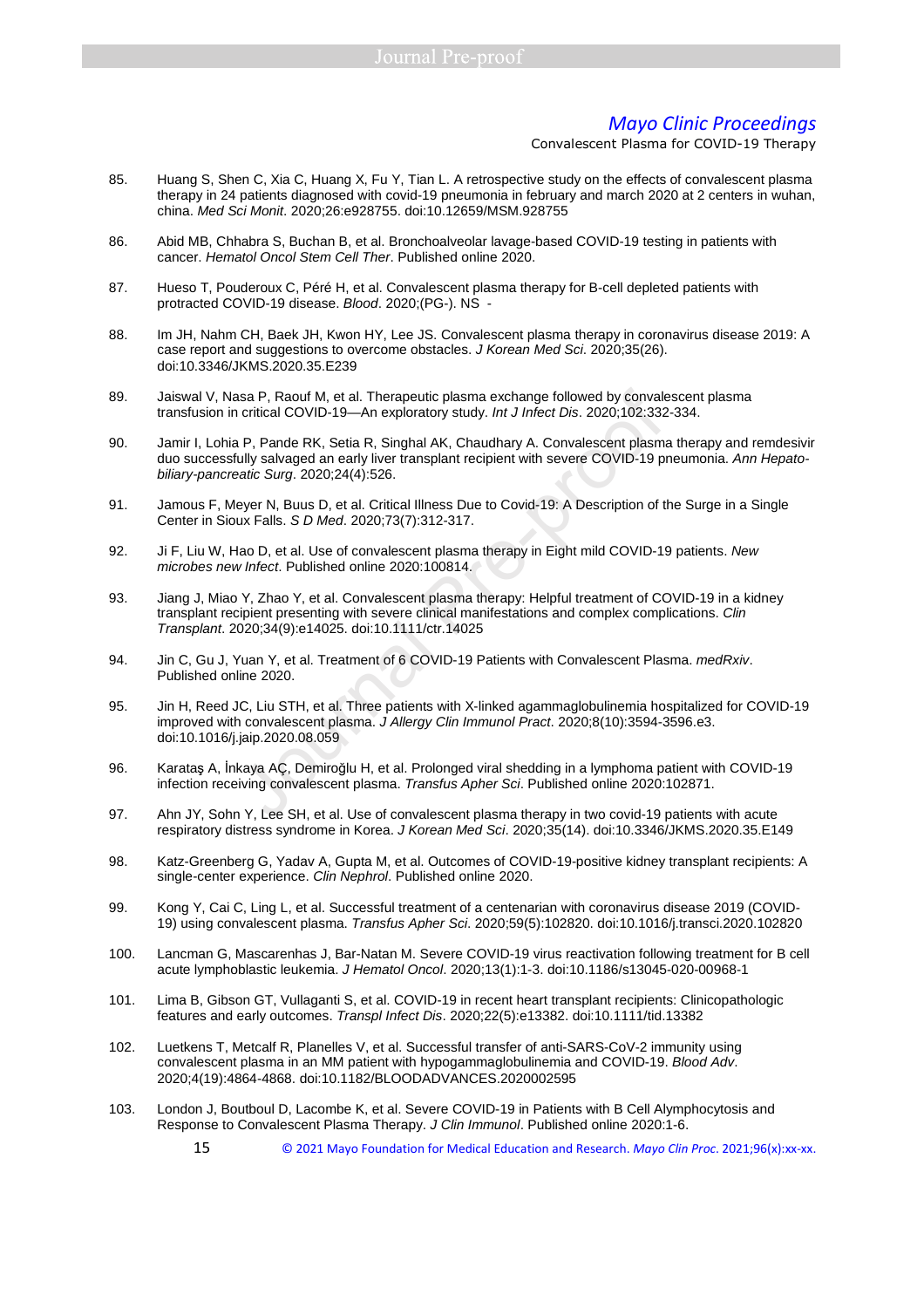- 104. Lubnow M, Schmidt B, Fleck M, et al. Secondary hemophagocytic lymphohistiocytosis and severe liver injury induced by hepatic SARS-CoV-2 infection unmasking Wilson's disease: balancing immunosuppression. Int J Infect Dis.
- 105. Malsy J, Veletzky L, Heide J, et al. Sustained response after remdesivir and convalescent plasma therapy in a B-cell depleted patient with protracted COVID-19. Clin Infect Dis. Published online 2020.
- 106. Martinez-Resendez MF, Castilleja-Leal F, Torres-Quintanilla A, et al. Initial experience in Mexico with convalescent plasma in COVID-19 patients with severe respiratory failure, a retrospective case series. medRxiv. Published online 2020.
- 107. Mehta SA, Rana MM, Motter JD, et al. Incidence and Outcomes of COVID-19 in Kidney and Liver Transplant Recipients With HIV: Report From the National HOPE in Action Consortium. Transplantation. 2021;105(1):216-224. doi:10.1097/tp.0000000000003527
- 108. Anderson J, Schauer J, Bryant S, Graves CR. The use of convalescent plasma therapy and remdesivir in the successful management of a critically ill obstetric patient with novel coronavirus 2019 infection: A case report. Case Reports Women's Heal. Published online 2020:e00221.
- 109. Milošević I, Jovanović J, Stevanovic O. Atypical course of COVID-19 in patient with Bruton agammaglobulinemia. J Infect Dev Ctries. 2020;14(11):1248-1251. doi:10.3855/jidc.13840
- 110. Mira E, Yarce OA, Ortega C, et al. Rapid recovery of a SARS-CoV-2–infected X-linked agammaglobulinemia patient after infusion of COVID-19 convalescent plasma. J Allergy Clin Immunol Pract. 2020;8(8):2793-2795. doi:10.1016/j.jaip.2020.06.046 Schauer J, Bryant S, Graves CR. The use of convalescent plasma thera<br>
anagement of a critically ill obstetric patient with novel coronavirus 2019<br>
S Women's Heal. Published online 2020:e00221.<br>
ovanović J, Stevanovic O. At
- 111. Moore JL, Ganapathiraju P V., Kurtz CP, Wainscoat B. A 63-year-old woman with a history of nonhodgkin lymphoma with persistent sars-cov-2 infection who was seronegative and treated with convalescent plasma. Am J Case Rep. 2020;21:1-5. doi:10.12659/AJCR.927812
- 112. Naeem S, Gohh R, Bayliss G, et al. Successful recovery from COVID-19 in three kidney transplant recipients who received convalescent plasma therapy. Transpl Infect Dis. Published online 2020:e13451.
- 113. Niu A, McDougal A, Ning B, et al. COVID-19 in allogeneic stem cell transplant: high false-negative probability and role of CRISPR and convalescent plasma. Bone Marrow Transplant. 2020;55(12):2354-2356. doi:10.1038/s41409-020-0972-8
- 114. Olivares-Gazca JC, Priesca-Marín JM, Ojeda-Laguna M, et al. Infusion of convalescent plasma is associated with clinical improvement in critically ill patients with COVID-19: a pilot study. Rev Invest Clin. 2020;72(PG-159-164):159-164. NS -
- 115. Pal P, Ibrahim M, Niu A, et al. Safety and efficacy of COVID-19 convalescent plasma in severe pulmonary disease: A report of 17 patients. Transfus Med. Published online 2020.
- 116. Peng F, Tu L, Yang Y, et al. Management and Treatment of COVID-19: The Chinese Experience. Can J Cardiol. 2020;36(6):915-930. doi:10.1016/j.cjca.2020.04.010
- 117. Ragab D, Salah‐Eldin H, Afify M, Soliman W, Badr MH. A case of COVID‐19, with cytokine storm, treated by consecutive use of therapeutic plasma exchange followed by convalescent plasma transfusion: A case report. J Med Virol. Published online 2020.
- 118. Rahman MH, Akter R, Behl T, et al. COVID-19 Outbreak and Emerging Management through Pharmaceutical Therapeutic Strategy. Curr Pharm Des. 2020;26(41):5224-5240. doi:10.2174/1381612826666200713174140
- 119. Antony SJ, Singh J, de Jesus M, Lance J. Early use of tocilizumab in respiratory failure associated with acute COVID-19 pneumonia in recipients with solid organ transplantation. IDCases. 2020;21:e00888.
- 120. Rizvi S, Danic M, Silver M, LaBond V. Cytosorb filter: An adjunct for survival in the COVID-19 patient in cytokine storm? a case report. Hear Lung. 2021;50(1):44-50. doi:10.1016/j.hrtlng.2020.09.007
- 121. Rodriguez Z, Shane AL, Verkerke H, et al. COVID-19 convalescent plasma clears SARS-CoV-2 refractory to remdesivir in an infant with congenital heart disease. Blood Adv. 2020;4(18):4278-4281.
	- 16 © 2021 Mayo Foundation for Medical Education and Research. *Mayo Clin Proc*. 2021;96(x):xx-xx.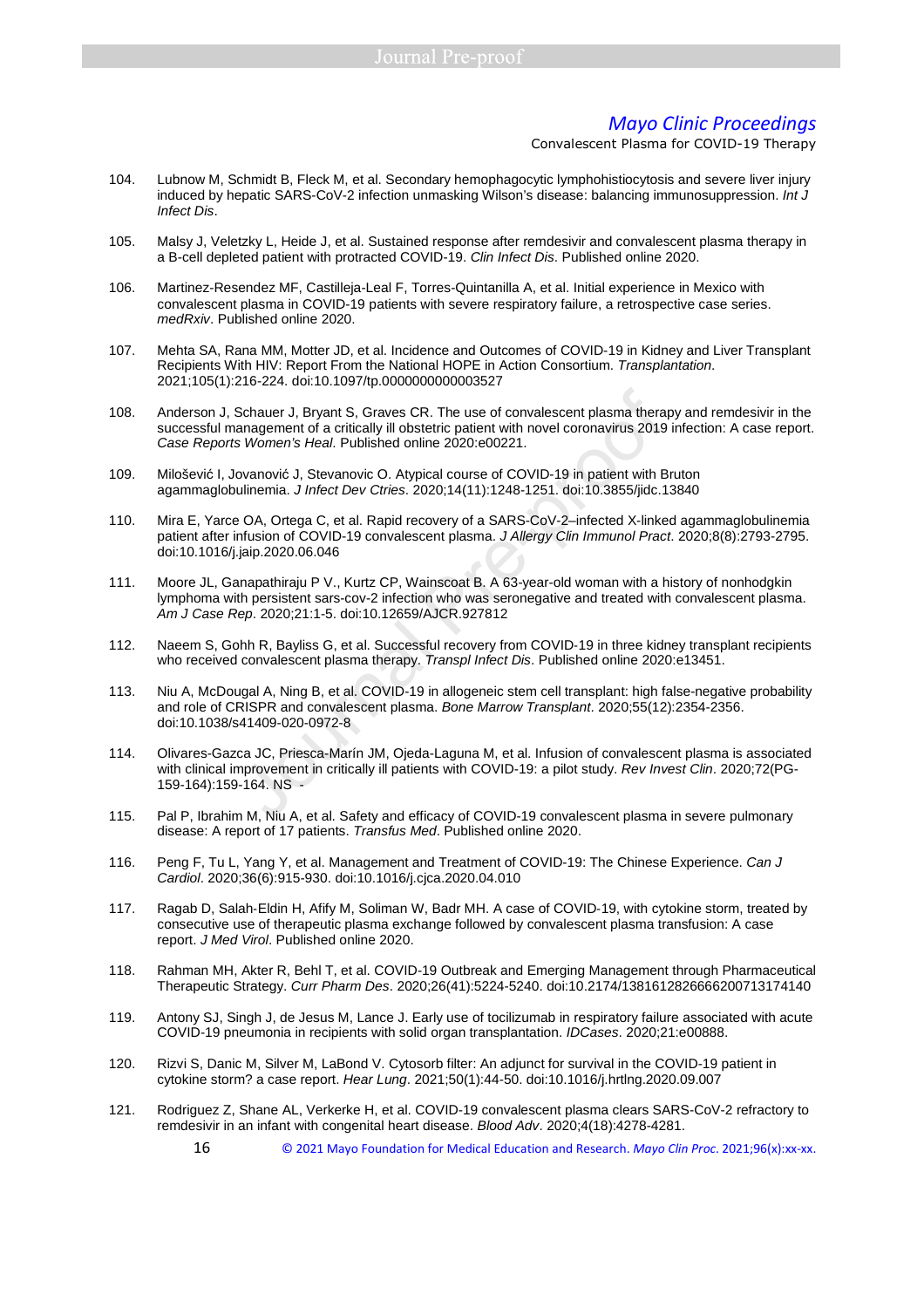Convalescent Plasma for COVID-19 Therapy

#### doi:10.1182/BLOODADVANCES.2020002507

- 122. Schwartz SP, Walker TC, Kihlstrom M, et al. Extracorporeal Membrane Oxygenation for COVID-19- Associated Multisystem Inflammatory Syndrome in a 5-year-old. Am Surg. Published online 2020:0003134820983198.
- 123. Shankar R, Radhakrishnan N, Dua S, et al. Convalescent plasma to aid in recovery of COVID-19 pneumonia in a child with acute lymphoblastic leukemia. Transfus Apher Sci. Published online 2020:102956.
- 124. Shen C, Wang Z, Zhao F, et al. Treatment of 5 Critically Ill Patients with COVID-19 with Convalescent Plasma. JAMA - J Am Med Assoc. 2020;323(16):1582-1589. doi:10.1001/jama.2020.4783
- 125. Szwebel T-A, Veyer D, Robillard N, et al. Usefulness of Plasma SARS-CoV-2 RNA Quantification by Dropletbased Digital PCR to Monitor Treatment Against COVID-19 in a B-cell Lymphoma Patient. Stem cell Rev reports.:1-4.
- 126. Tan L, Kang X, Zhang B, et al. A special case of COVID-19 with long duration of viral shedding for 49 days. MedRxiv. Published online 2020.
- 127. Tremblay D, Seah C, Schneider T, et al. Convalescent Plasma for the Treatment of Severe COVID-19 Infection in Cancer Patients. Cancer Med. 2020;9(22):8571-8578. doi:10.1002/cam4.3457
- 128. Trimarchi H, Gianserra R, Lampo M, Monkowski M, Lodolo J. Eculizumab, SARS-CoV-2 and atypical hemolytic uremic syndrome. Published online 2020.
- 129. Van Damme KFA, Tavernier S, Van Roy N, et al. Case Report: Convalescent Plasma, a Targeted Therapy for Patients with CVID and Severe COVID-19. Front Immunol. 2020;11:596761. doi:10.3389/fimmu.2020.596761
- 130. Anupama BK, Thapa SS, Amzuta I. Transient Cardiomyopathy in a Patient With Coronavirus Disease-2019. J Investig Med High Impact Case Reports. 2020;8:2324709620947577. doi:10.1177/2324709620947577
- 131. van Oers NSC, Hanners NW, Sue P, et al. SARS-CoV-2 infection associated with hepatitis in an infant with X-linked severe combined immunodeficiency. Clin Immunol.:108662.
- 132. Vlachogianni G, Hassapopoulou-Matamis H, Politis C, Fylaki E, Mentis A. A case of COVID-19 Convalescent Plasma Donation in Greece: Directed donation for compassionate use in the donor's critically ill father. Transfus Clin Biol. 2020;27(4):269-270. doi:10.1016/j.tracli.2020.09.001
- 133. Wang M, Yang X, Yang F, et al. Convalescent plasma therapy in critically ill coronavirus disease 2019 patients with persistently positive nucleic acid test, case series report. Medicine (Baltimore). 2020;99(36):e21596. doi:10.1097/MD.0000000000021596 X, Zhang B, et al. A special case of COVID-19 with long duration of viral<br>blished online 2020.<br>Seah C, Schneider T, et al. Convalescent Plasma for the Treatment of Sancer Patients. Cancer Med. 2020;9(22):8571-8578. doi:10.
- 134. Wang B, Van Oekelen O, Mouhieddine T, et al. A tertiary center experience of multiple myeloma patients with COVID-19: lessons learned and the path forward. medRxiv. Published online 2020.
- 135. Wei B, Hang X, Xie Y, et al. Long-term positive severe acute respiratory syndrome coronavirus 2 ribonucleic acid and therapeutic effect of antivirals in patients with coronavirus disease: Case reports. Rev Soc Bras Med Trop. 2020;53:1-4. doi:10.1590/0037-8682-0372-2020
- 136. Wright Z, Bersabe A, Eden R, Cap A. Successful use of COVID-19 convalescent plasma in a patient recently treated for follicular lymphoma. Clin Lymphoma Myeloma Leuk. Published online 2020.
- 137. Xu X, Ong YK, Wang DY. Role of adjunctive treatment strategies in COVID-19 and a review of international and national clinical guidelines. Mil Med Res. 2020;7(1):22. doi:10.1186/s40779-020-00251-x
- 138. Yang B, Yang J, Zhou L, et al. Inflammatory cytokine depletion in severe coronavirus disease 2019 infectious pneumonia: A case report. Medicine (Baltimore). 2020;99(49):e23449. doi:10.1097/MD.0000000000023449
- 139. Ye M, Fu D, Ren Y, et al. Treatment with convalescent plasma for COVID-19 patients in Wuhan, China. J Med Virol. 2020;92(10):1890-1901. doi:10.1002/jmv.25882
	- 17 © 2021 Mayo Foundation for Medical Education and Research. *Mayo Clin Proc*. 2021;96(x):xx-xx.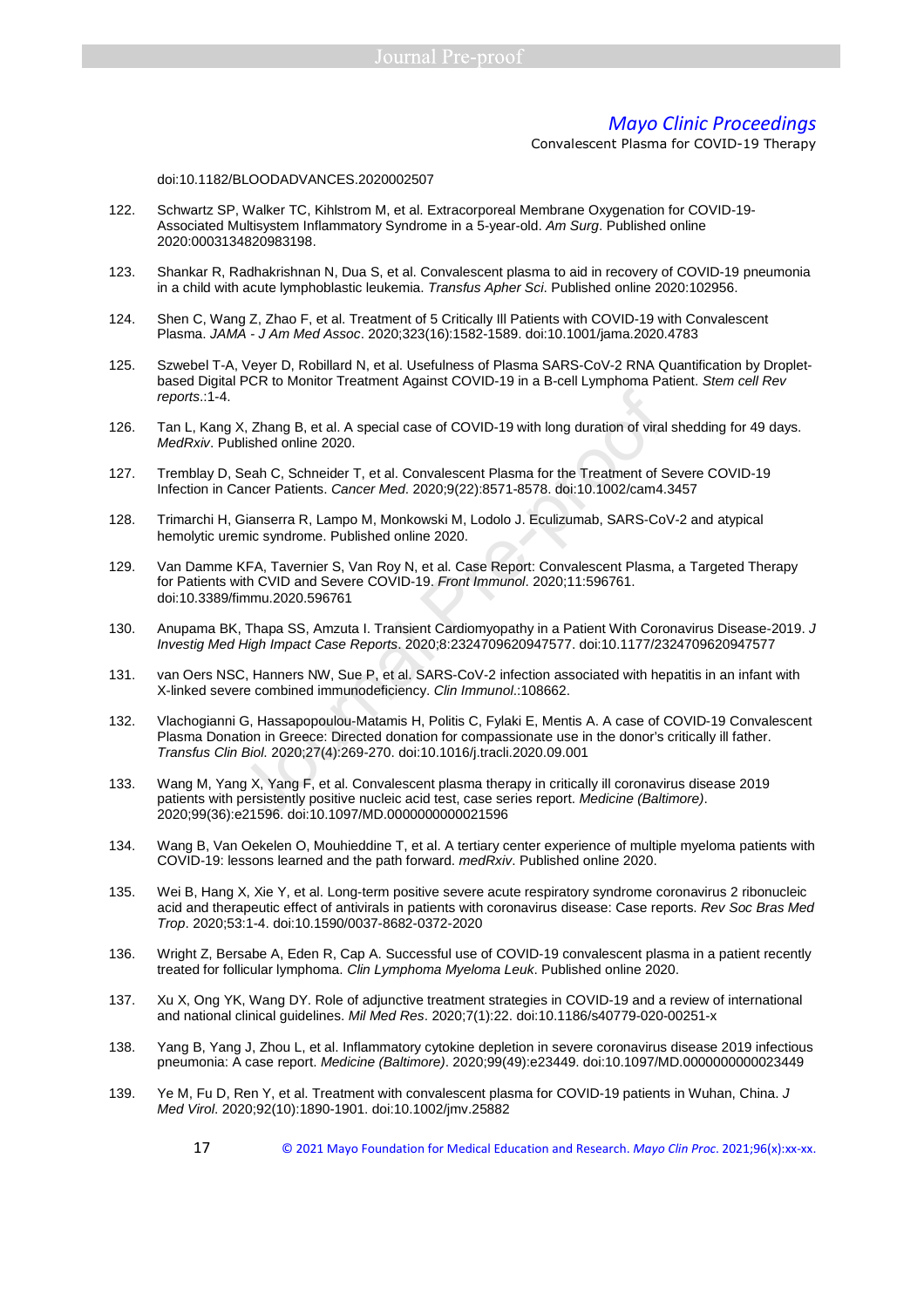- 140. Stephanie GY, Rogers AW, Saharia A, et al. Early experience with COVID-19 and solid organ transplantation at a US high-volume transplant center. Transplantation. 2020;104(11):2208.
- 141. Avanzato VA, Matson MJ, Seifert SN, et al. Case Study: Prolonged Infectious SARS-CoV-2 Shedding from an Asymptomatic Immunocompromised Individual with Cancer. Cell. 2020;183(7):1901-1912.e9. doi:10.1016/j.cell.2020.10.049
- 142. Yokoyama APH, Wendel S, Bonet-Bub C, et al. Impact of Convalescent Plasma Transfusion (CCP) In Patients With Previous Circulating Neutralizing Antibodies (nAb) to COVID-19. medRxiv. Published online 2020.
- 143. Zeng H, Wang D, Nie J, et al. The efficacy assessment of convalescent plasma therapy for COVID-19 patients: a multi-center case series. Signal Transduct Target Ther. 2020;5(1):219. doi:10.1038/s41392-020- 00329-x
- 144. Zhang B, Liu S, Tan T, et al. Treatment With Convalescent Plasma for Critically Ill Patients With Severe Acute Respiratory Syndrome Coronavirus 2 Infection. Chest. 2020;158(1):e9-e13. doi:10.1016/j.chest.2020.03.039
- 145. Zhang LL, Liu Y, Guo YG, et al. Convalescent Plasma Rescued a Severe COVID-19 Patient with Chronic Myeloid Leukemia Blast Crisis and Myelofibrosis. Turkish J Haematol Off J Turkish Soc Haematol. Published online 2020. S, Tan T, et al. Treatment With Convalescent Plasma for Critically III Pa<br>atory Syndrome Coronavirus 2 Infection. *Chest.* 2020;158(1):e9-e13.<br>
chest.2020.03.039<br>
1Y, Guo YG, et al. Convalescent Plasma Rescued a Severe COV
- 146. Zhang LB, Pang RR, Qiao QH, et al. Successful recovery of COVID-19-associated recurrent diarrhea and gastrointestinal hemorrhage using convalescent plasma. Mil Med Res. 2020;7(1):45. doi:10.1186/s40779- 020-00273-5
- 147. Zhang L, Pang R, Xue X, et al. Anti-SARS-CoV-2 virus antibody levels in convalescent plasma of six donors who have recovered from COVID-19. Aging (Albany NY). 2020;12(8):6536-6542. doi:10.18632/AGING.103102
- 148. US Food and Drug Administration (FDA). Updated Evidence to Support the Emergency Use of COVID-19 Convalescent Plasma (as of 9/23/2020). Published 2020. https://www.fda.gov/media/142386/download
- 149. Joyner MJ, Senefeld JW, Klassen SA, et al. Effect of convalescent plasma on mortality among hospitalized patients with COVID-19: initial three-month experience. MedRxiv. Published online 2020.
- 150. Implications T, Pompidou G, Hospital CS. Convalescent plasma therapy for B-cell depleted patients with protracted COVID-19 disease. Blood. Published online 2021.
- 151. Senefeld J, Klassen SA, Ford SK, et al. Therapeutic use of convalescent plasma in COVID-19 patients with immunodeficiency: A systematic review. medRxiv. Published online 2020.
- 152. Murad MH. Clinical practice guidelines: a primer on development and dissemination. In: Mayo Clinic Proceedings. Vol 92. Elsevier; 2017:423-433.
- 153. Cheng Y, Wong R, Soo YOY, et al. Use of convalescent plasma therapy in SARS patients in Hong Kong. Eur J Clin Microbiol Infect Dis. 2005;24(1):44-46.
- 154. Hung IFN, To KKW, Lee C-K, et al. Convalescent plasma treatment reduced mortality in patients with severe pandemic influenza A (H1N1) 2009 virus infection. Clin Infect Dis. 2011;52(4):447-456.
- 155. Robbiani DF, Gaebler C, Muecksch F, Lorenzi JCC, Wang Z, Cho A. Convergent antibody responses to SARS-CoV-2 in convalescent individuals. Nature [Internet]. 2020.
- 156. Klein SL, Pekosz A, Park HS, et al. Sex, age, and hospitalization drive antibody responses in a COVID-19 convalescent plasma donor population. medRxiv. Published online 2020. doi:10.1101/2020.06.26.20139063
- 157. Imai M, Iwatsuki-Horimoto K, Hatta M, et al. Syrian hamsters as a small animal model for SARS-CoV-2 infection and countermeasure development. Proc Natl Acad Sci U S A. 2020;117(28):16587-16595. doi:10.1073/pnas.2009799117
	- 18 © 2021 Mayo Foundation for Medical Education and Research. *Mayo Clin Proc*. 2021;96(x):xx-xx.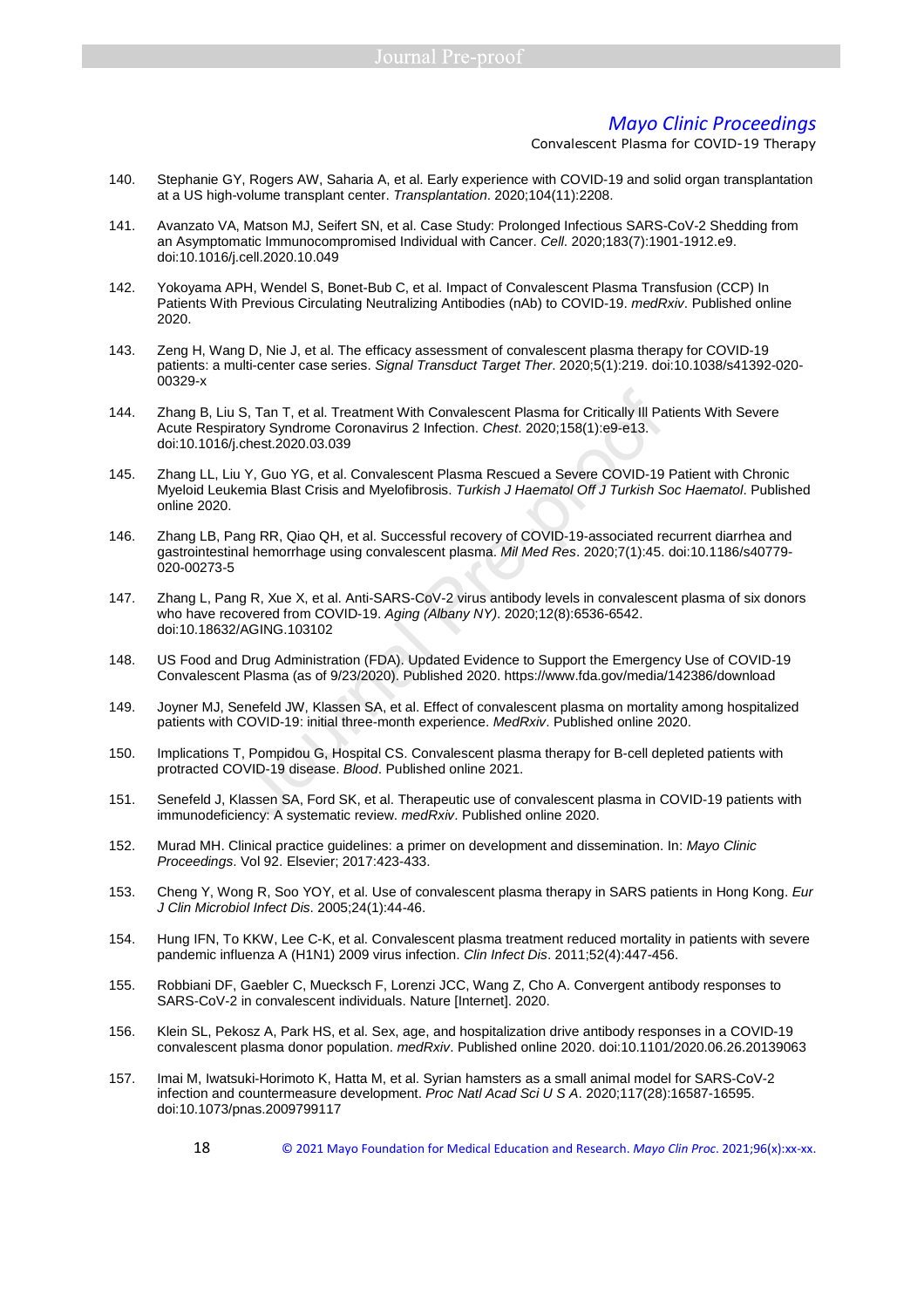Convalescent Plasma for COVID-19 Therapy

- 158. Sun J, Zhuang Z, Zheng J, et al. Generation of a Broadly Useful Model for COVID-19 Pathogenesis, Vaccination, and Treatment. Cell. 2020;182(3):734-743.e5. doi:10.1016/j.cell.2020.06.010
- 159. Bandopadhyay P, Rozario RD, Lahiri A, et al. Nature and dimensions of the systemic hyper-inflammation and its attenuation by convalescent plasma in severe COVID-19. J Infect Dis. Published online 2021.
- 160. Casadevall A, Scharff MD. Return to the past: the case for antibody-based therapies in infectious diseases. Clin Infect Dis. 1995;21(1):150-161.

Jump Pre-proof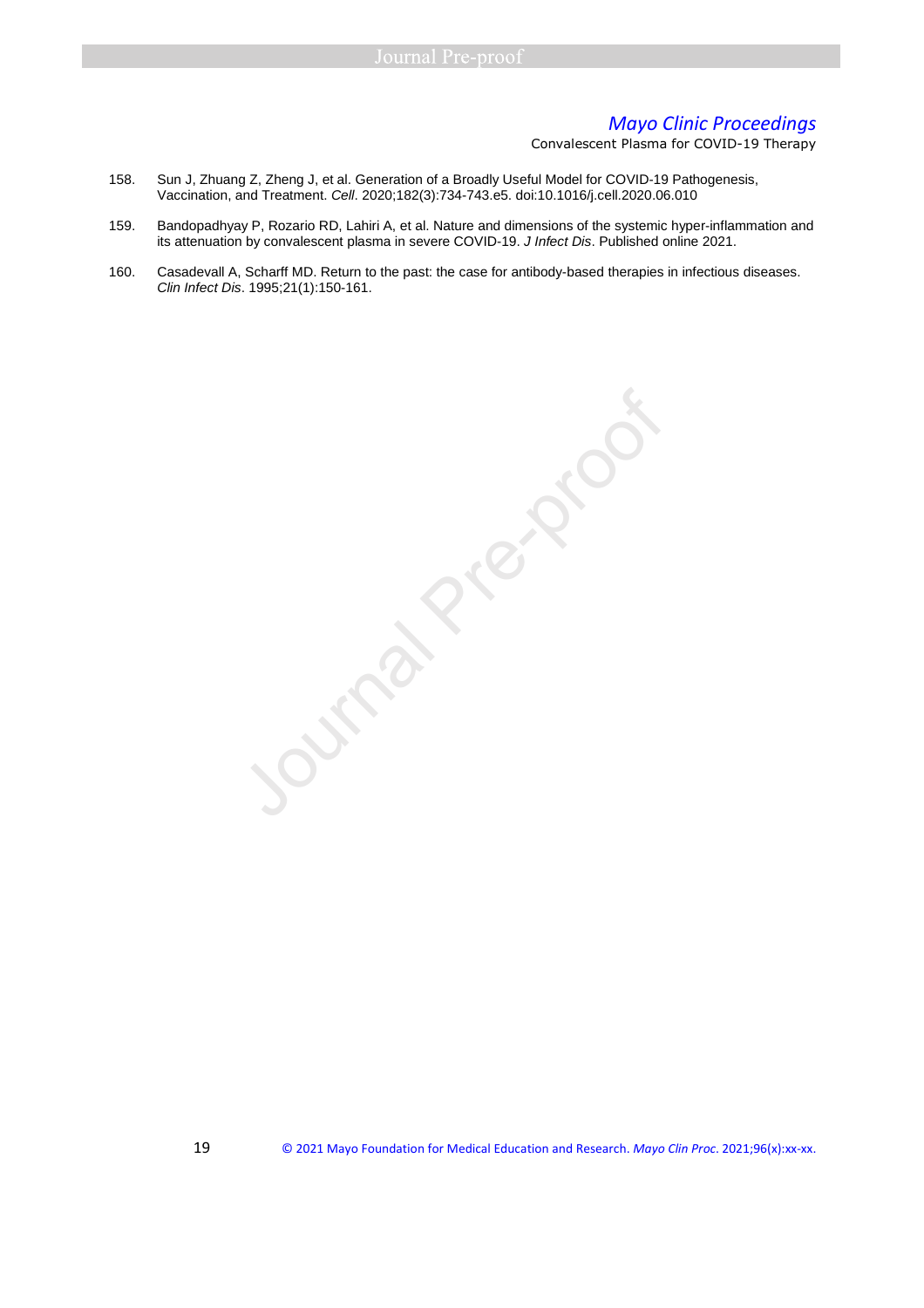Convalescent Plasma for COVID-19 Therapy

**Acknowledgements:** The authors express their gratitude to convalescent plasma donors.

**Author contributions:** SAK, JWS, MJJ, AC, NSP conceived and designed the study. SAK, JWS, MJJ, PWJ, CCW, REC analyzed the data and performed statistical analyses. All authors reviewed, critically revised and approved the final version of the manuscript.

**Competing Interests:** The authors declare no competing interests.

**Data availability:** The data supporting the study findings are available within the paper.

**Funding:** National Heart, Lung, and Blood Institute grant (5R35HL139854, to MJJ), the National Institute of Diabetes and Digestive and Kidney Diseases (5T32DK07352, to JWS and CCW), the Natural Sciences and Engineering Research Council of Canada (PDF-532926-2019, to SAK), the National Institutes of Health (1-F32-HL154320-01 to JWS), the National Institute of Allergy and Infectious Disease (R21 AI145356 and R21 AI152318, to DF; R01 AI1520789, to Funding: National Heart, Lung, and Blood Institute grant (5R35HL139854, to M<br>
Institute of Diabetes and Digestive and Kidney Diseases (5T32DK07352, to JW<br>
the Natural Sciences and Engineering Research Council of Canada (PD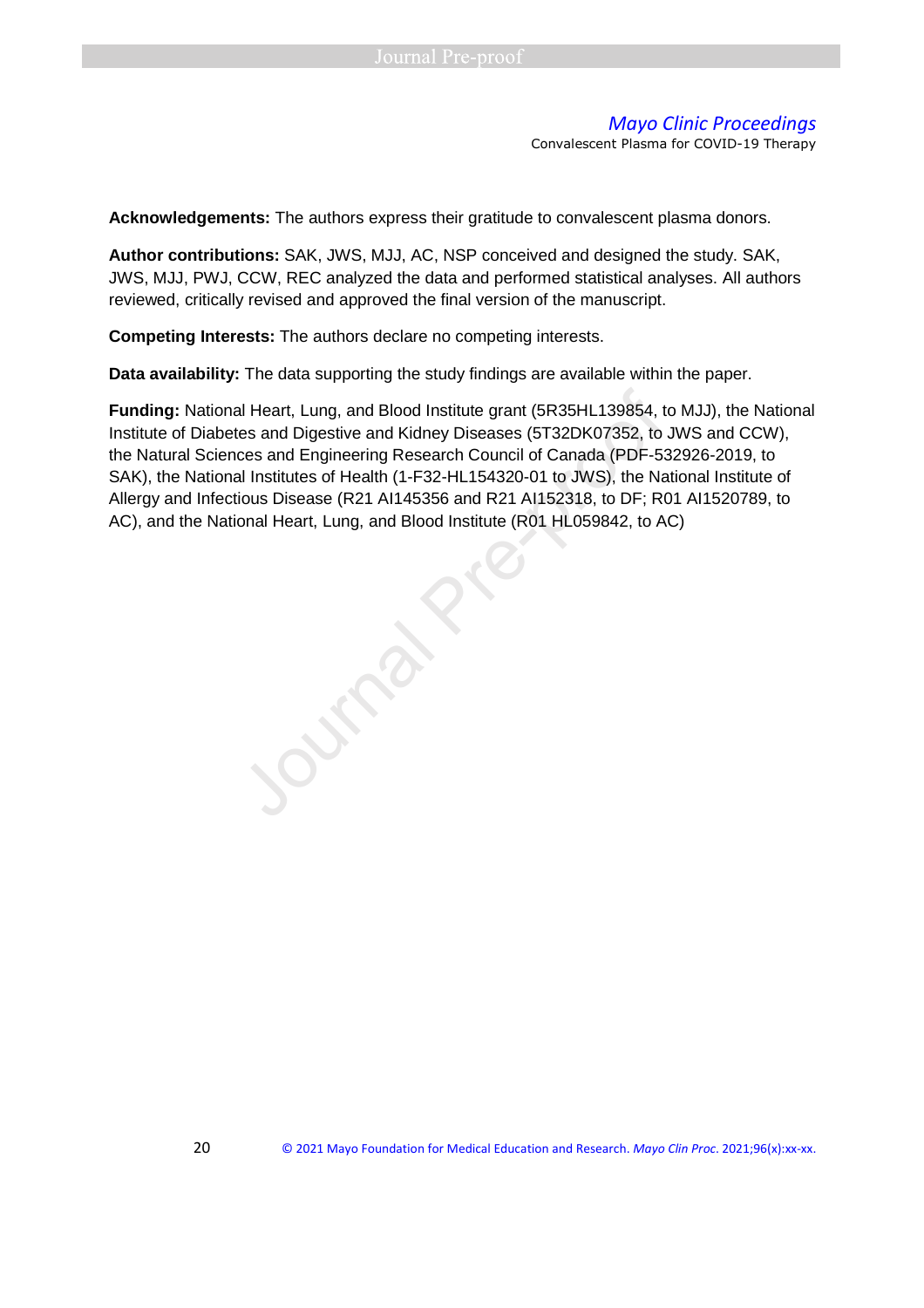Convalescent Plasma for COVID-19 Therapy

## **Table 1**

| Table 1   Mortality Rates among COVID-19 Patients       |                             |                            |                 |                  |                 |                         |                  |                   |         |             |
|---------------------------------------------------------|-----------------------------|----------------------------|-----------------|------------------|-----------------|-------------------------|------------------|-------------------|---------|-------------|
|                                                         |                             | <b>Convalescent Plasma</b> |                 | Control          |                 |                         |                  | <b>Statistics</b> |         |             |
| Study                                                   | Location                    | <b>Survivor</b>            | Non-Survivor    | <b>Mortality</b> | <b>Survivor</b> | Non-Survivor            | <b>Mortality</b> | <b>OR</b>         | P       | 95% CI      |
| <b>Randomized Clinical Trials</b>                       |                             |                            |                 |                  |                 |                         |                  |                   |         |             |
| Avendano-Sola et al.                                    | <b>ESP</b>                  | 38                         | $\mathbf 0$     | 0%               | 39              | $\overline{\mathbf{4}}$ | 9%               | 0.11              | 0.15    | 0.01, 2.19  |
| Rasheed et al.                                          | <b>IRQ</b>                  | 20                         | $\overline{1}$  | 5%               | 20              | 8                       | 29%              | 0.13              | 0.06    | 0.01, 1.09  |
| Gharbharan et al.                                       | <b>NLD</b>                  | 37                         | 6               | 14%              | 32              | 11                      | 26%              | 0.47              | 0.18    | 0.16, 1.42  |
| AlQahtani et al.                                        | <b>BHR</b>                  | 19                         | $\mathbf{1}$    | 5%               | 18              | $\overline{2}$          | 10%              | 0.47              | 0.56    | 0.04, 5.69  |
| Libster et al.                                          | <b>ARG</b>                  | 78                         | $\overline{2}$  | 3%               | 76              | $\overline{4}$          | 5%               | 0.49              | 0.41    | 0.09, 2.74  |
| Li et al.                                               | <b>CHN</b>                  | 43                         | 8               | 16%              | 38              | 12                      | 24%              | 0.59              | 0.30    | 0.22, 1.59  |
| Ray et al.                                              | <b>IND</b>                  | 30                         | 10              | 25%              | 26              | 14                      | 35%              | 0.62              | 0.33    | 0.24, 1.63  |
| Simonovich et al.                                       | ARG                         | 197                        | 25              | 11%              | 93              | 12                      | 11%              | 0.98              | 0.96    | 0.47, 2.04  |
| Agarwal et al.                                          | <b>IND</b>                  | 201                        | 34              | 14%              | 198             | 31                      | 14%              | 1.08              | 0.77    | 0.64, 1.83  |
| Bajpai et al.                                           | <b>IND</b>                  | 11                         | 3               | 21%              | 14              | $\mathbf{1}$            | 7%               | 3.82              | 0.27    | 0.35, 41.96 |
| <b>Random Effects Model</b>                             |                             | 674                        | 90              | 12%              | 554             | 99                      | 15%              | 0.76              | 0.14    | 0.54, 1.09  |
| Random Effects Model excluding Agarwal et al.           |                             | 473                        | 56              | 11%              | 356             | 68                      | 16%              | 0.65              | 0.04    | 0.43, 0.98  |
| <b>Matched-Control Studies</b>                          |                             |                            |                 |                  |                 |                         |                  |                   |         |             |
| Duan et al.                                             | <b>CHN</b>                  | 10                         | 0               | 0%               | $\overline{7}$  | 3                       | 30%              | 0.10              | 0.15    | 0.01, 2.28  |
| Perotti et al.                                          | <b>ITA</b>                  | 43                         | 3               | 7%               | 16              | $\overline{7}$          | 30%              | 0.16              | 0.01    | 0.04, 0.69  |
| Omrani et al.                                           | QAT                         | 39                         | $\mathbf{1}$    | 3%               | 35              | 5                       | 13%              | 0.18              | 0.13    | 0.02, 1.61  |
| Hegerova et al.                                         | Washington, USA             | 18                         | $\overline{2}$  | 10%              | 14              | 6                       | 30%              | 0.26              | 0.13    | 0.05, 1.49  |
| Salazar E. et al.                                       | Texas, USA                  | 146                        | 6               | 4%               | 235             | 34                      | 13%              | 0.28              | 0.01    | 0.12, 0.69  |
| Alsharidah et al.                                       | <b>KWT</b>                  | 111                        | 24              | 18%              | 143             | 90                      | 39%              | 0.34              | < 0.001 | 0.21, 0.57  |
| Zeng Q. et al.                                          | <b>CHN</b>                  | $\mathbf{1}$               | 5               | 83%              | $\overline{1}$  | 14                      | 93%              | 0.36              | 0.50    | 0.02, 6.85  |
| Donato et al.                                           | New York, USA               | 36                         | 11              | 23%              | 775             | 565                     | 42%              | 0.42              | 0.01    | 0.21, 0.83  |
| Salazar M. et al.                                       | <b>ARG</b>                  | 647                        | 221             | 25%              | 1288            | 1010                    | 44%              | 0.44              | < 0.001 | 0.37, 0.52  |
| Liu et al.                                              | New York, USA               | 34                         | 5               | 13%              | 118             | 38                      | 24%              | 0.46              | 0.13    | 0.17, 1.25  |
| Xia et al.                                              | <b>CHN</b>                  | 135                        | 3               | 2%               | 1371            | 59                      | 4%               | 0.52              | 0.27    | 0.16, 1.67  |
| Abolghasemi et al.                                      | <b>IRN</b>                  | 98                         | 17              | 15%              | 56              | 18                      | 24%              | 0.54              | 0.10    | 0.26, 1.13  |
| AlShehry et al.                                         | SAU                         | 30                         | 10 <sup>°</sup> | 25%              | 78              | 46                      | 37%              | 0.57              | 0.16    | 0.25, 1.26  |
| Budhiraja et al.                                        | <b>IND</b>                  | 248                        | 85              | 26%              | 241             | 120                     | 33%              | 0.69              | 0.03    | 0.50, 0.96  |
| ah Yoon et al.                                          | New York, USA               | 50                         | 23              | 32%              | 45              | 28                      | 38%              | 0.74              | 0.39    | 0.37, 1.46  |
| Rogers et al.                                           | Rhode Island,<br><b>USA</b> | 56                         | 8               | 13%              | 149             | 28                      | 16%              | 0.76              | 0.52    | 0.33, 1.77  |
| Altuntas et al.                                         | <b>TUR</b>                  | 669                        | 219             | 25%              | 642             | 246                     | 28%              | 0.85              | 0.15    | 0.69, 1.06  |
| Klapholz et al.                                         | New Jersey, USA             | 37                         | 10              | 21%              | 38              | 9                       | 19%              | 1.14              | 0.80    | 0.42, 3.13  |
| Klein et al.                                            | Maryland, USA               | 25                         | 9               | 26%              | 26              | 8                       | 24%              | 1.17              | 0.78    | 0.39, 3.51  |
| Moniuszko-Malinowska et al.                             | POL                         | 49                         | 6               | 11%              | 672             | 43                      | 6%               | 1.91              | 0.16    | 0.78, 4.72  |
| <b>Random Effects Model</b>                             |                             | 2482                       | 668             | 21%              | 5950            | 2377                    | 29%              | 0.57              | < 0.001 | 0.45, 0.72  |
| <b>Overall Random Effects Model <sup>a</sup></b>        |                             | 2955                       | 724             | 20%              | 6306            | 2445                    | 28%              | 0.58              | < 0.001 | 0.47, 0.71  |
| CI, confidence interval; OR, odds ratio                 |                             |                            |                 |                  |                 |                         |                  |                   |         |             |
| a random-effects model excludes trial by Agarwal et al. |                             |                            |                 |                  |                 |                         |                  |                   |         |             |
| Table 2                                                 |                             |                            |                 |                  |                 |                         |                  |                   |         |             |
|                                                         |                             |                            |                 |                  |                 |                         |                  |                   |         |             |

# **Table 2**

| Table 2   Mortality Rates among COVID-19 Patients |                |                                         |                     |                  |                                        |                     |                  |  |
|---------------------------------------------------|----------------|-----------------------------------------|---------------------|------------------|----------------------------------------|---------------------|------------------|--|
|                                                   |                | <b>Convalescent Plasma Higher Titer</b> |                     |                  | <b>Convalescent Plasma Lower Titer</b> |                     |                  |  |
| Study                                             | Location       | <b>Survivor</b>                         | <b>Non-Survivor</b> | <b>Mortality</b> | <b>Survivor</b>                        | <b>Non-Survivor</b> | <b>Mortality</b> |  |
| <b>Dose-Response Studies</b>                      |                |                                         |                     |                  |                                        |                     |                  |  |
| Joyner et al.                                     | Minnesota, USA | 400                                     | 115                 | 22%              | 395                                    | 166                 | 30%              |  |
| Maor et al.                                       | <b>ISR</b>     | 17                                      | 2                   | 11%              | 23                                     |                     | 23%              |  |
| Dose-Response Total                               |                | 417                                     | 117                 | 22%              | 418                                    | 173                 | 29%              |  |
|                                                   |                |                                         |                     |                  |                                        |                     |                  |  |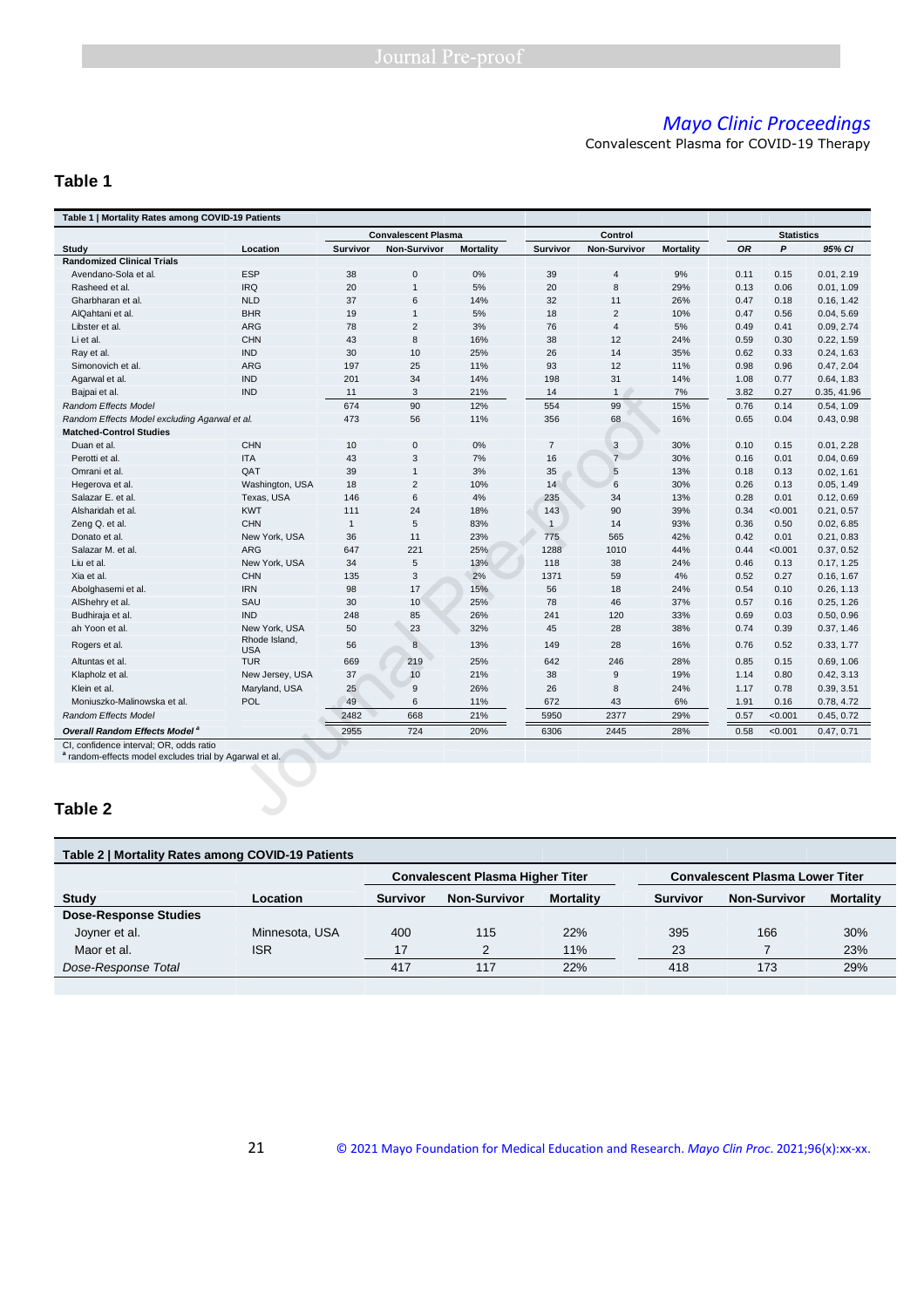Convalescent Plasma for COVID-19 Therapy

#### **Figure Legend**

Figure 1. The effect of human convalescent plasma therapy on COVID-19 patient mortality. Forest plot illustrating odds ratios and 95% confidence intervals computed for each study and aggregated for each study type (DerSimonian–Laird random-effects model). Data are separated by study type with randomized clinical trials presented in blue and matched-control studies presented in orange. Odds ratios for each study type are presented in darker hues and the overall odds ratio pooled across all controlled studies is presented in green. Relative study weights are provided. The  $l^2$  values were 0 (randomized clinical trial model), 61 (matchedcontrol study model), and 53 (overall model combining randomized clinical trial and matchedcontrol studies). CI, confidence interval; OR, odds ratio. control studies). CI, confidence interval; OR, odds ratio.<br>Random-effects model excludes trial by Agarwal and colleagues<br>Journal Pre-proof of the Superior Pre-proof of the Superior Pre-proof of the Superior Pre-proof of th

<sup>a</sup> Random-effects model excludes trial by Agarwal and colleagues